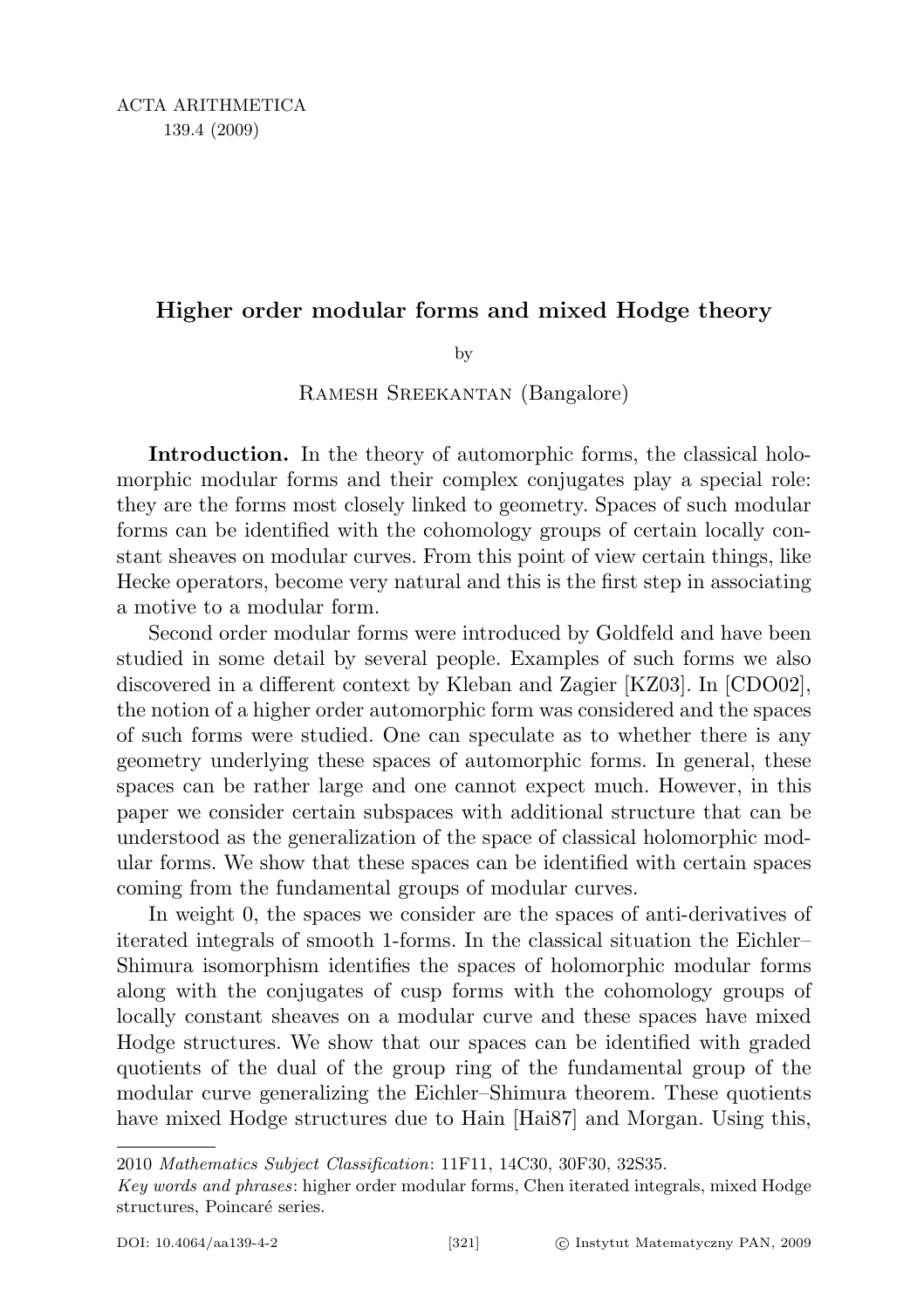we can define a mixed Hodge structure on the space of weight 0 higher order forms. In general, this Hodge structure depends on the base point. Deligne and Goncharov [DG05] show that this Hodge structure is the same as that on a cohomology group of a pair.

For higher weights, we generalize a construction of Goldfeld and O'Sullivan [GO03] using twisted Poincaré series to construct some higher order higher weight forms. We show that, when the weight  $k$  is greater than 2, the spaces of such forms also have a mixed Hodge structure.

One purpose of relating the higher order forms to the geometry of the modular curve is to define a Hecke theory. Classically, the Hecke operators are the operators induced on the cohomology groups by certain algebraic correspondences. In the higher order case, however, one cannot use this, as Hecke correspondences do not induce maps between homotopy groups or on the corresponding Hodge structures. This perhaps explains why there is no satisfactory Hecke theory for higher order forms.

In weight 0, much of the theory is analogous to the theory of multiple zeta values and the geometry of  $\mathbb{P}^1 - \{0, 1, \infty\}$  due to Deligne, Goncharov [DG05] and others. From this point of view the higher order modular forms can be viewed as generalizations of the single variable multiple polylogarithms.

1. Higher order automorphic forms. Let  $\Gamma$  be a discrete subgroup of  $SL_2(\mathbb{R})$  with no elliptic fixed points, so  $\Gamma$  is isomorphic to the fundamental group  $\pi_1(X, x_0)$  of  $X = \Gamma \backslash \mathfrak{H}$  at some point  $x_0 \in X$ . Let  $\mathbb{Z}[\Gamma]$  be the group ring and  $J = J_{x_0} = \langle \gamma - 1 \rangle$  the augmentation ideal of  $\mathbb{Z}[{\Gamma}]$  which fits in the exact sequence

$$
0 \to J \to \mathbb{Z}[\Gamma] \xrightarrow{\deg} \mathbb{Z} \to 0.
$$

If  $f : \mathfrak{H} \to \mathbb{C}$  is a function and  $k \in \mathbb{Z}$ , define

$$
(f|_{k}\gamma)(z) = j(\gamma, z)^{-k} f(\gamma z)
$$

where  $\gamma = \begin{pmatrix} a & b \\ c & d \end{pmatrix}$  is in  $SL_2(\mathbb{R})$  and  $j(\gamma, z) = (cz + d)$  is the usual automorphy factor. We extend this to an action of  $\mathbb{Z}[I]$  on the space of functions by defining

$$
f|_{k} \sum a_{i} \gamma_{i} = \sum a_{i} f|_{k} \gamma_{i}.
$$

An *automorphic form of weight k for*  $\Gamma$  is a function such that

$$
f|_k \gamma = 0
$$

for all  $\gamma$  in J. More generally, for  $s \in \mathbb{N}$ , we define a *higher order automorphic* form of weight k and order s for  $\Gamma$  to be a function  $f : \mathfrak{H} \to \mathbb{C}$  such that

$$
f|_{k}\gamma=0
$$

for all  $\gamma$  in  $J^s$ . Let  $M^s_k = M^s_k(\Gamma)$  denote the space of higher order automorphic forms of order s. We further define  $M_k^0(\Gamma)$  to be the constants  $\mathbb C$ . For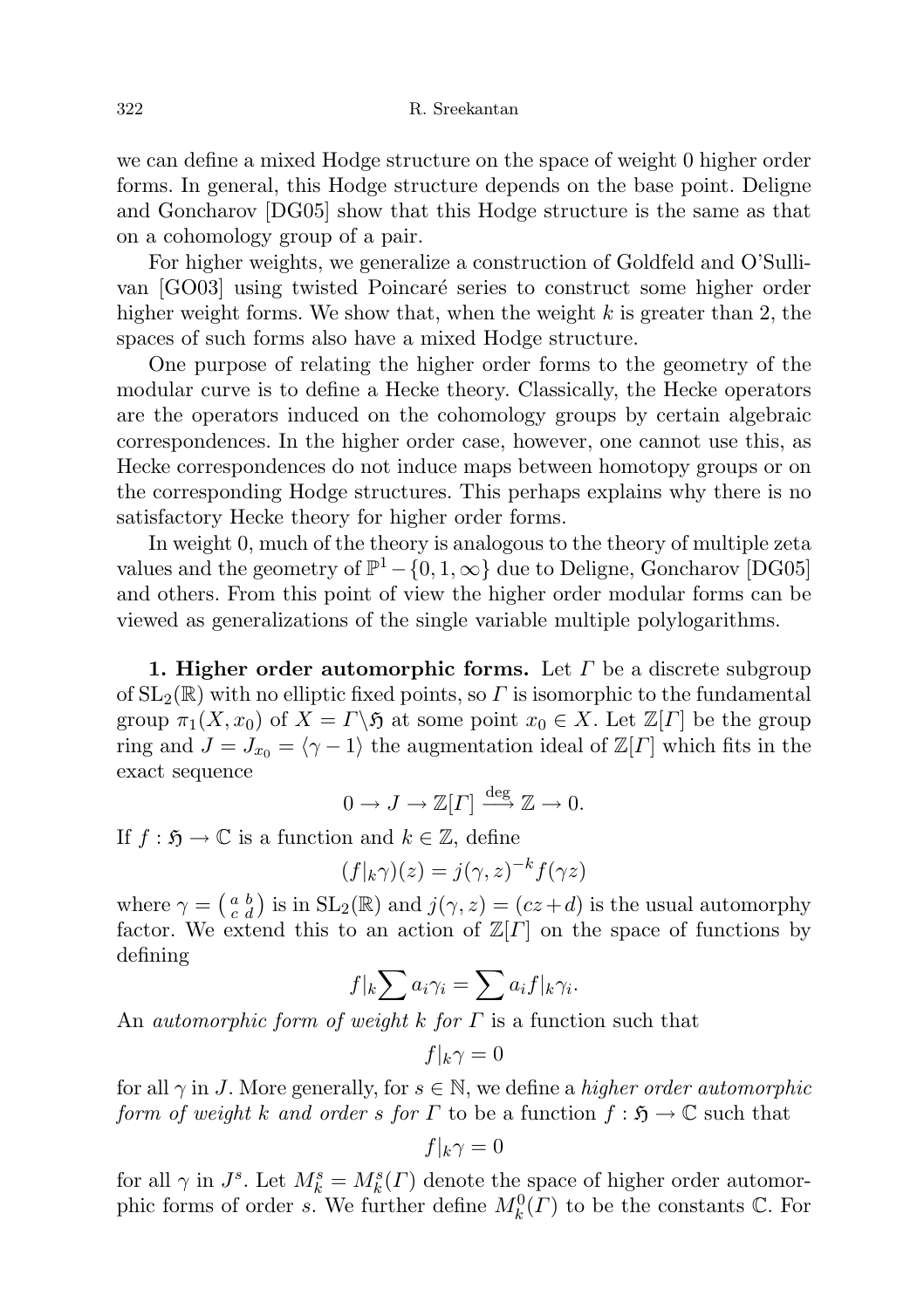$s = 1$  with the added conditions of holomorphy and growth at the cusps, this gives the classical modular forms of weight  $k$ . For a fixed weight  $k$  there is a natural filtration by order

$$
M_k^0 \subseteq M_k^1 \subseteq M_k^2 \subseteq \cdots.
$$

These spaces can be rather large, so one cannot expect much structure. In this paper we study certain subspaces of the space of these forms which have a lot more structure.

**2. Iterated integrals.** Let X be a smooth manifold with a point  $x_0$ . Let  $P(X) = P(X, x_0)$  denote the space of loops on X based at  $x_0$ , that is, continuous functions

$$
\gamma : [0,1] \to X, \quad \gamma(0) = \gamma(1) = x_0.
$$

A function  $\phi: P(X) \to R$ , where R is a ring, is said to be a *homotopy func*tional if  $\phi$  depends only on the homotopy class of  $\gamma$ . That is, it defines a function on  $\Gamma = \pi_1(X, x_0)$  or equivalently an element of Hom<sub>AbGrps</sub>( $\mathbb{Z}[\Gamma], R$ ).

Let  $E^{\bullet}(X)$  denote the de Rham complex of smooth forms on X. It is a differential graded algebra (dga), that is, a graded algebra  $A$  with a degree 1 map  $d : A \to A$  such that

$$
\bullet \ \ d \circ d = 0,
$$

• 
$$
d(a \cdot b) = d(a) \cdot b + (-1)^{\deg(a)} a \cdot d(b)
$$
.

Let  $\omega$  be a 1-form in  $\mathcal{A}^1(X)$ , where  $\mathcal{A}^{\bullet}(X)$  is a sub-dga of  $E^{\bullet}(X)$ . The map

$$
\gamma \mapsto \int_{\gamma} \omega = \int_{0}^{1} f(t) dt,
$$

where  $\gamma^*(\omega) = f(t) dt$ , defines a function on  $P(X)$ . This defines an element of  $\text{Hom}(\mathbb{Z}[{\Gamma}], \mathbb{R})$  if and only if  $\omega$  is closed. Hence this only detects elements of  $Γ$  visible in the homology of X. It vanishes on  $J^2$ , since if  $(α-1)(β-1) ∈ J^2$ , then

$$
\int\limits_{\alpha\beta}\omega=\int\limits_{\alpha}\omega+\int\limits_{\beta}\omega
$$

so

$$
\int_{\alpha\beta} \omega - \int_{\alpha} \omega - \int_{\beta} \omega + \int_{1} \omega = 0.
$$

The iterated integrals studied by Chen [Che71] detect more elements of the group ring. Suppose  $\omega_1, \ldots, \omega_r$  are smooth 1-forms in  $\mathcal{A}^1(X)$  and  $\gamma$  is a path on  $X$ . Define

(1) 
$$
\int_{\gamma} \omega_1 \dots \omega_r = \int_{0 \le t_1 \le \dots \le t_r \le 1} f_1(t_1) \dots f_r(t_r) dt_1 \dots dt_r
$$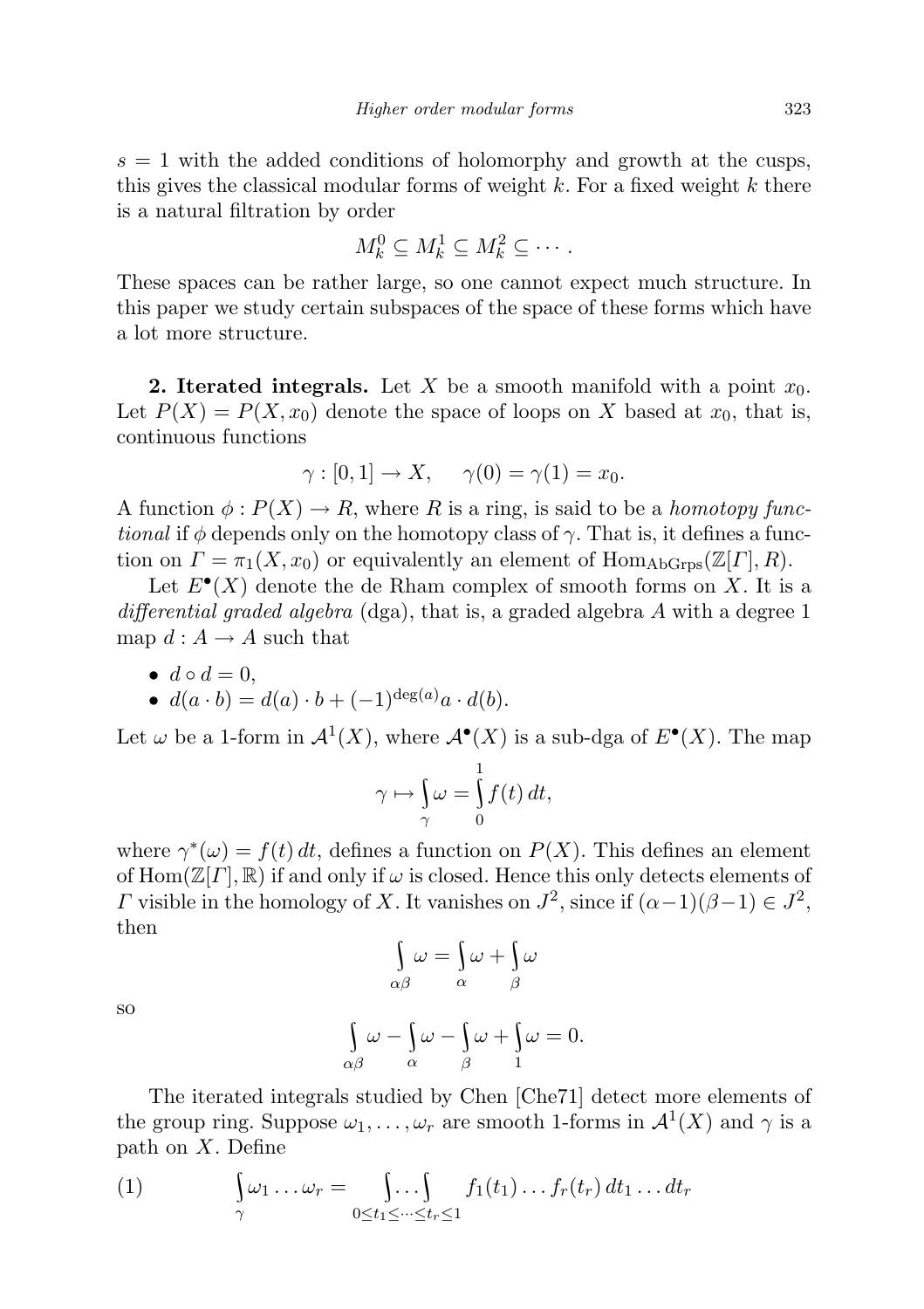where  $\gamma^*(\omega_i) = f_i(t) dt$ . This defines a function on the space of paths of X which will be denoted by  $\int \omega_1 \dots \omega_r$  and is called an *iterated line integral of* length r. A linear combination of such functions is called an iterated integral and its length is the length of the longest line integral. Length 0 iterated integrals are defined to be constant functions. Let  $B_s(\mathcal{A}^\bullet(X))$  denote the space of iterated integrals of length  $\leq s$  coming from forms in  $\mathcal{A}^{\bullet}$ .

An iterated integral is not necessarily invariant under homotopy. Chen [Che71] formulated a condition in terms of differential graded algebras under which iterated integrals which are homotopy functionals are closed with respect to a certain differential. However, we have no use for that formalism in what follows so we will not describe it. It does underlie the following notation though. Let  $H^0(B_s(\mathcal{A}^\bullet(X)), x_0)$  be the space of iterated integrals of length  $\leq s$  which are homotopy functionals on loops based at a point  $x_0$ on X modulo those iterated integrals which integrate to 0 along any path. We shorten this to  $H^0(B_s(X), x_0)$  if  $\mathcal{A}^{\bullet}(X)$  is  $E^{\bullet}(X)$ .

If *I* is in  $B_s(\mathcal{A}^\bullet(X))$  and  $\gamma$  in *Γ*, let

$$
\langle I,\gamma\rangle=\int\limits_{\gamma}I
$$

denote the evaluation map. This can be extended by linearity to all of  $\mathbb{Z}[{\Gamma}]$ . Let  $H^0(\bar{B}_s(\mathcal{A}^{\bullet}(X)), x_0)$  denote the subspace of  $H^0(B_s(\mathcal{A}^{\bullet}(X)), x_0)$  such that

$$
\langle I,\eta_{x_0}\rangle=0
$$

where  $\eta_{x_0}$  denotes the constant loop at  $x_0$ . Namely, these are iterated integrals with constant term being 0.

We have the following propositions that can be found in [Hai87]. As we will have to appeal to them several times we find it useful to repeat them here.

PROPOSITION 2.1 (Hain [Hai87, Proposition 2.9]). Let  $\int \omega_1 \dots \omega_s$  be an iterated line integral and  $\alpha$  and  $\beta$  two paths such that  $\alpha(1) = \beta(0)$ . Then

$$
\int_{\alpha\beta} \omega_1 \dots \omega_s = \sum_{i=0}^s \int_{\alpha} \omega_1 \dots \omega_i \int_{\beta} \omega_{i+1} \dots \omega_s
$$

where an empty integral is to be understood as 1.

As a corollary one has

COROLLARY 2.2. If  $\alpha_i$  are loops and  $\beta(0) = \alpha_i(1)$ , then

$$
\int_{\prod_k(\alpha_k-1)\beta}\omega_1\ldots\omega_s=\sum_{i=1}^s\int_{\prod_k(\alpha_k-1)}\omega_1\ldots\omega_i\int_{\beta}\omega_{i+1}\ldots\omega_s.
$$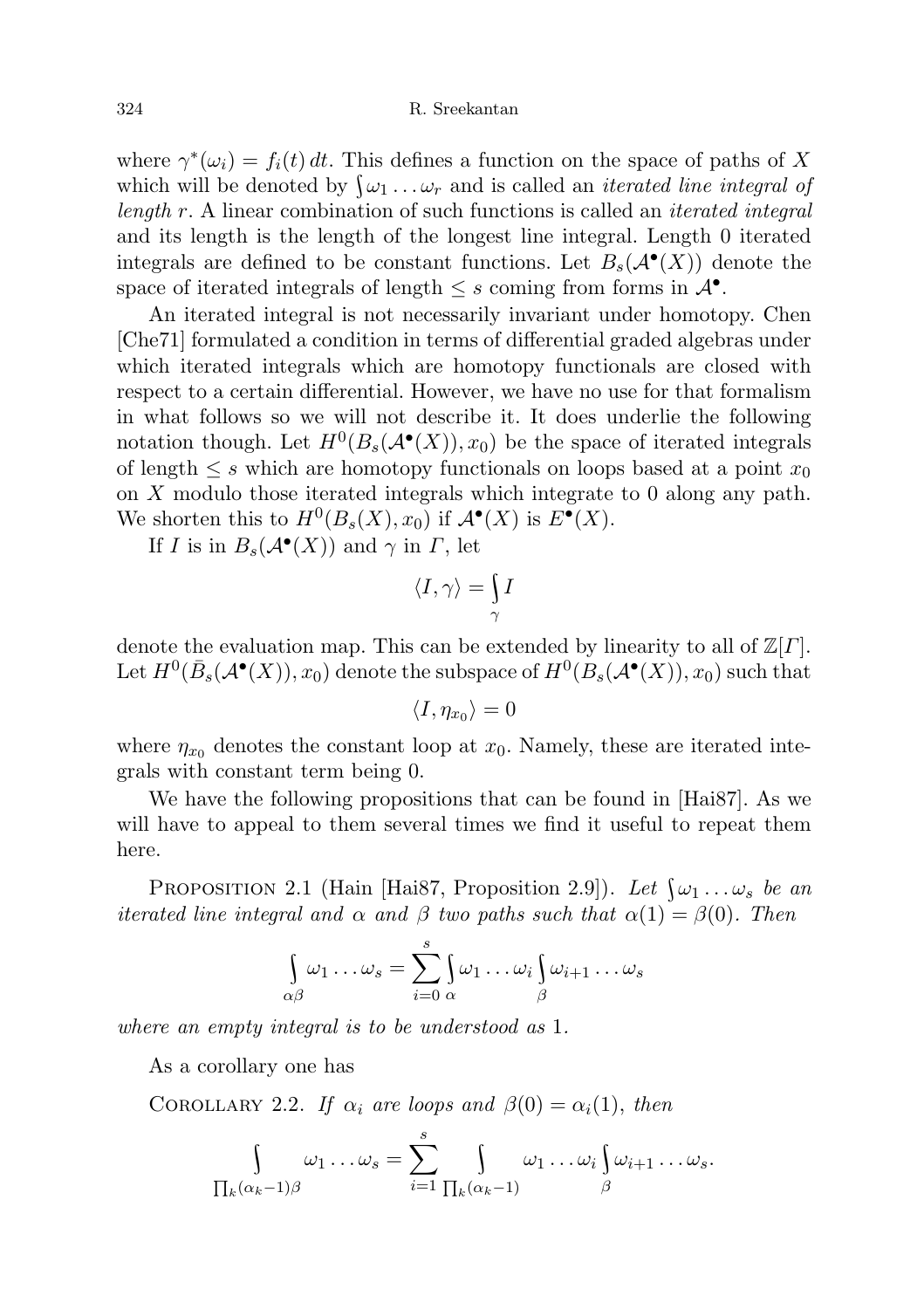Let

$$
p_s: H^0(B_s(X), x_0) \to \bigotimes^s H^1(X, \mathbb{C})
$$

be defined as follows. For  $\alpha_1 \otimes \cdots \otimes \alpha_s \in \bigotimes H_1(X, \mathbb{C})$ , where  $\alpha_i$  are loops based at  $x_0$ ,

$$
p_s(I)\Big(\bigotimes_{i=1}^s \alpha_i\Big) = \Big\langle I, \prod(\alpha_i - 1)\Big\rangle.
$$

PROPOSITION 2.3 (Hain [Hai87, Props. 2.10, 2.13]). If  $\omega_1 \dots \omega_r$  are smooth one-forms on X and  $\alpha_1, \ldots, \alpha_s$  are loops based at  $x_0$  then

(2) 
$$
\left\langle \begin{matrix} \omega_1 \dots \omega_r \end{matrix} \right\rangle_{i=1}^s (\alpha_i - 1) \right\rangle = \begin{cases} \prod_{i=1}^s \int_{\alpha_j} \omega_j & \text{if } r = s, \\ 0 & \text{if } r < s. \end{cases}
$$

Finally, we state another proposition which allows us to reduce the length of an iterated integral if one of the terms is exact.

PROPOSITION 2.4 (Hain [Hai87, Prop. 1.3]). Suppose  $\omega_1, \ldots, \omega_s$  are 1forms on X and  $\gamma$  is a path on X. If f is a function on M then

$$
\int_{\gamma} df \omega_1 \dots \omega_s = \int_{\gamma} (f \omega_1) \omega_2 \dots \omega_s - f(\gamma(0)) \int_{\gamma} \omega_1 \dots \omega_s,
$$
  

$$
\int_{\gamma} \omega_1 \dots \omega_{i-1} df \omega_i \dots \omega_s = \int_{\gamma} \omega_1 \dots (f \omega_i) \omega_{i+1} \dots \omega_s - \int_{\gamma} \omega_1 \dots (f \omega_{i-1}) \omega_i \dots \omega_s,
$$
  

$$
\int_{\gamma} \omega_1 \dots \omega_s df = f(\gamma(1)) \int_{\gamma} \omega_1 \dots \omega_s - \int_{\gamma} \omega_1 \dots \omega_{s-1} (f \omega_s).
$$

This shows there exist non-trivial iterated integrals which integrate to 0 along any path.

3. Higher order modular forms of geometric origin. Now let  $X =$  $\Gamma \backslash \mathfrak{H}$  where Γ is an arithmetic subgroup of  $SL_2(\mathbb{R})$ , and let  $\pi : \mathfrak{H} \to X$  be the canonical map. Let  $x_0$  be a point on X. We further assume that  $\Gamma$  has no elliptic fixed points, so  $\Gamma \simeq \pi_1(X, x_0)$ . In this section we define a subspace of the space of higher order automorphic forms of weight 0 for  $\Gamma$  which has an additional structure coming from the geometry of the curve  $X$ . As  $X$  is a curve, it has the cuspidal compactification  $\bar{X} = \Gamma \setminus (\mathfrak{H} \cup \mathbb{P}^1(\mathbb{Q}))$ , which is a smooth projective curve. We also define a subspace of this space coming from  $\bar{X}$  which generalize the classical cusp forms. Let  $D = \Gamma \backslash \mathbb{P}^1(\mathbb{Q})$  be the set of cusps; then  $X = X \cup D$ .

We have the following theorem.

THEOREM 3.1. Let I be an iterated integral on X of length  $\leq s$  which is a homotopy functional. Let  $x_0$  denote a point on X. Let  $z_0$  denote a point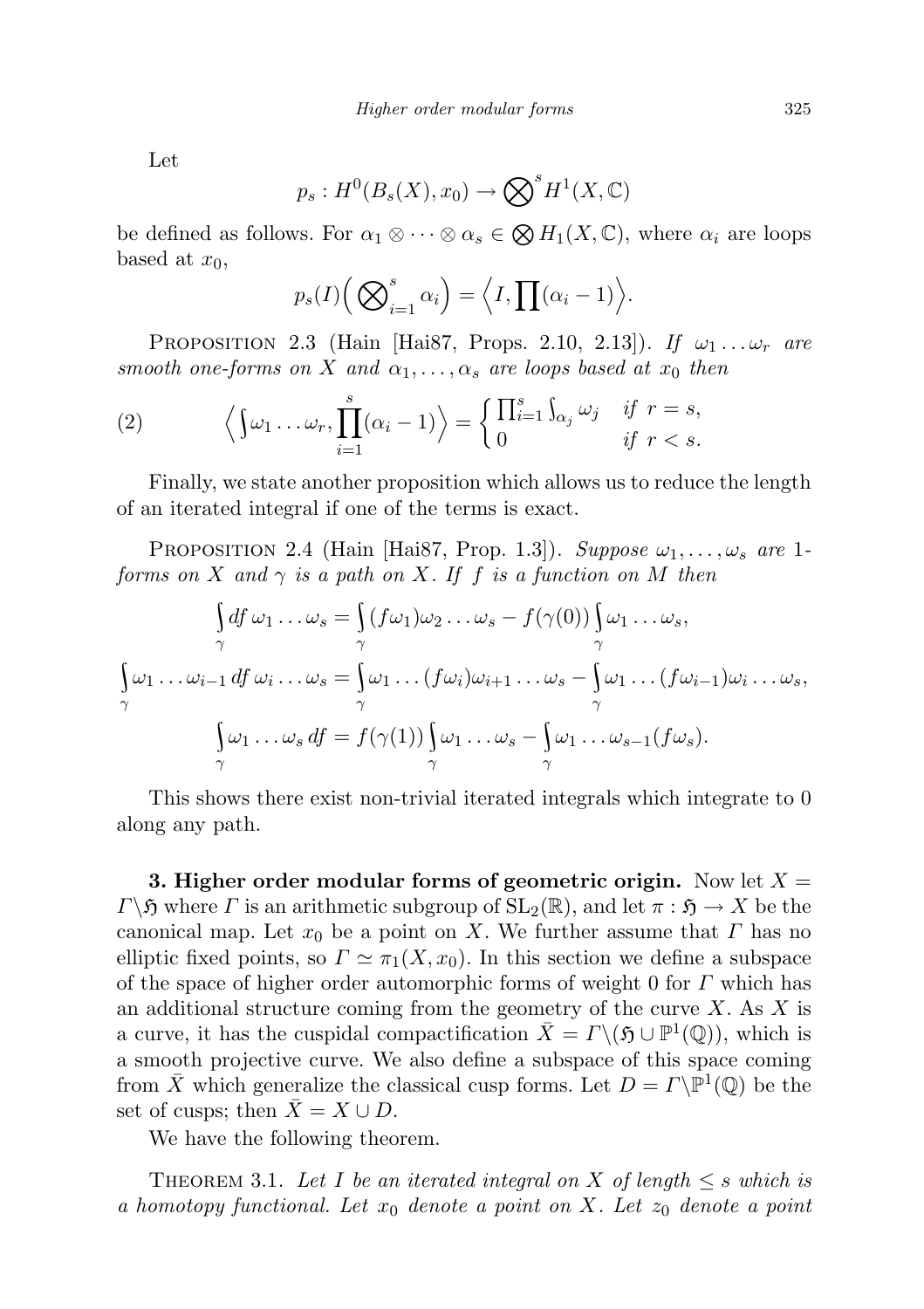of  $\mathfrak H$  lying in the fibre over  $x_0$ . Then the function  $F_I$  on  $\mathfrak H$  defined by

$$
F_I(z) = \int_{z_0}^{z} \pi^*(I) := \int_{z_0}^{z} I
$$

is a higher order modular form of order  $s + 1$ . Further, this gives a well defined injective linear map

$$
H^0(B_s(X),x_0)\stackrel{\Psi}{\to} M^{s+1}_0(\Gamma).
$$

Here and from now on, by abuse of notation, we use  $I$  to denote both the integral on X as well as its pullback  $\pi^*(I)$  on  $\mathfrak{H}$ . As before we define an empty integral to be 1 and hence integrals of iterated integrals of length 0, i.e. constants, are just constants.

*Proof ot Theorem 3.1.* Let I be homotopy functional of length  $\leq s$ . This has an expression of the form

$$
I = \sum_{|J| \leq s} \omega_J
$$

where  $\int \omega_j = \int \omega_{j_1} \dots \omega_{j_r}$  are iterated line integrals. We need to show that for any  $\gamma_1, \ldots, \gamma_{s+1} \in \Gamma$ ,

$$
F_I|_{\prod_{i=1}^{s+1}(\gamma_i - 1)}(z) = 0.
$$

Let  $\eta$  be a path from  $z_0$  to z on  $\mathfrak{H}$ . If  $\gamma$  is a loop on X based at  $x_0$ , then one has a composite path  $\gamma \pi(\eta)$  on X from  $x_0$  to  $\pi(z)$ . This can be lifted to a unique path on  $\mathfrak{H}$  from  $z_0$  to  $\gamma z$  passing through  $\gamma z_0$ . We denote it by  $\gamma\eta$ .

Notice that

$$
F_I|_{\gamma_1 - 1}(z) = \int_{z_0}^{\gamma_1 z} I - \int_{z_0}^{z} I = \int_{\gamma_1 \eta} I - \int_{\eta} I = \int_{(\gamma_1 - 1)\eta} I
$$

$$
\int_{\gamma z_0}^{\gamma z} I = \int_{z_0}^{z} I
$$

as

since  $I$  is  $\Gamma$ -invariant.

For each iterated line integral  $\int \omega_J = \int \omega_{j_1} \dots \omega_{j_r}$  appearing in I we can apply Corollary 2.2 and Proposition 2.3 to get

$$
\int_{\prod_{i=1}^{s}(\gamma_{i}-1)\eta} \omega_{J} = \sum_{i=1}^{s} \int_{\prod_{k=1}^{s}(\gamma_{i}-1)} \omega_{j_{1}} \dots \omega_{j_{i}} \int_{\eta} \omega_{j_{i+1}} \dots \omega_{j_{s}}
$$

$$
= \begin{cases} \prod_{i=1}^{s} \int_{\gamma_{i}} \omega_{j_{i}} & \text{if } r=s, \\ 0 & \text{if } r
$$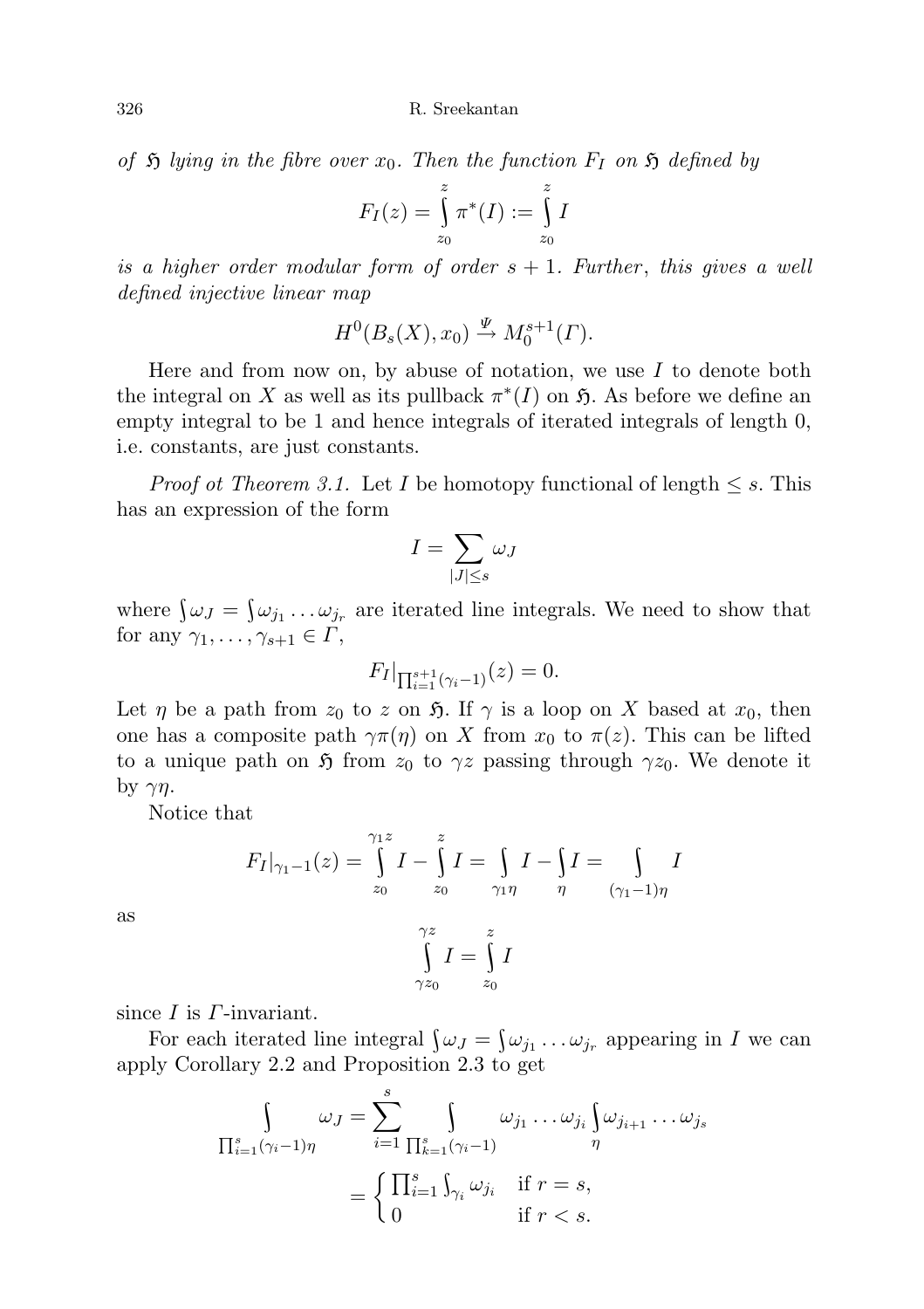Therefore

$$
F_I|_{\prod_{i=1}^s (\gamma_i - 1)}(z) = \sum_{|J|=s} \prod_{i=1}^s \int_{\gamma_i} \omega_{j_i}
$$

and this expression is independent of z. In particular, applying  $\gamma_{s+1} - 1$ annihilates it, so  $F_I|_{J^{s+1}} \equiv 0$ .

It should be remarked that since I is a homotopy functional,  $F_I(z)$  does not depend on the path from  $z_0$  to z but the iterated line integrals  $\omega_J$  need not be homotopy invariant and hence we had to choose paths. However, by construction, the sums of iterated line integrals that appear in the expression of  $F_I |_{\gamma_1-1}(z)$  as a sum of products of iterated line integrals are homotopy functionals. That is, we can collect terms together in such a way that

$$
\int_{z_0}^{\gamma_1 z} I - \int_{z_0}^{z} I = \int_{(\gamma_1 - 1)\eta} I = \sum_{r=1}^{s} \int_{z_0}^{\gamma_1 z_0} I_1^r \int_{z_0}^{z} I_2^r
$$

where  $I_1^r$  and  $I_2^r$  are homotopy functionals. Note that  $I_2^s = I_1^0 = I$ .

To prove injectivity, suppose I is of order s and  $F_I \equiv 0$ . Then in particular, for any  $\gamma$  in  $\Gamma$ ,

$$
F_I(\gamma z_0) = \int_{z_0}^{\gamma z_0} I = 0,
$$

so I is 0 as a homotopy functional. Hence  $I = 0$  in  $H^0(B_s(X), x_0)$ .

**3.1.** The space of geometric higher order modular forms. A higher order automorphic form is said to be of geometric origin if it lies in the image of the map

$$
\Psi: H^0(B_s(X), x_0) \to M_0^{s+1}(\Gamma).
$$

The space of such *geometric higher order modular forms* will be denoted by  $M^{s+1}_{\text{geom},0}(\Gamma,x_0).$ 

We have an inclusion map

$$
i: H^0(B_s(\bar{X}), x_0) \to H^0(B_s(X), x_0).
$$

A geometric higher order modular form is said to be cuspidal if it lies in the image of

$$
\Psi \circ i : H^0(B_s(\bar{X}), x_0) \to M_0^{s+1}(\Gamma).
$$

We denote the space of *geometric cuspidal forms* by  $S_{\text{geom},0}^{s+1}(\Gamma,x_0)$ .

If K is in  $H^0(B_s(\bar{X}), x_0)$  then for all  $\sigma$  in  $\Gamma_a$ , where  $\Gamma_a$  denotes the stabilizer of the cusp a,

$$
\int_{x_0}^{\sigma x_0} K = a
$$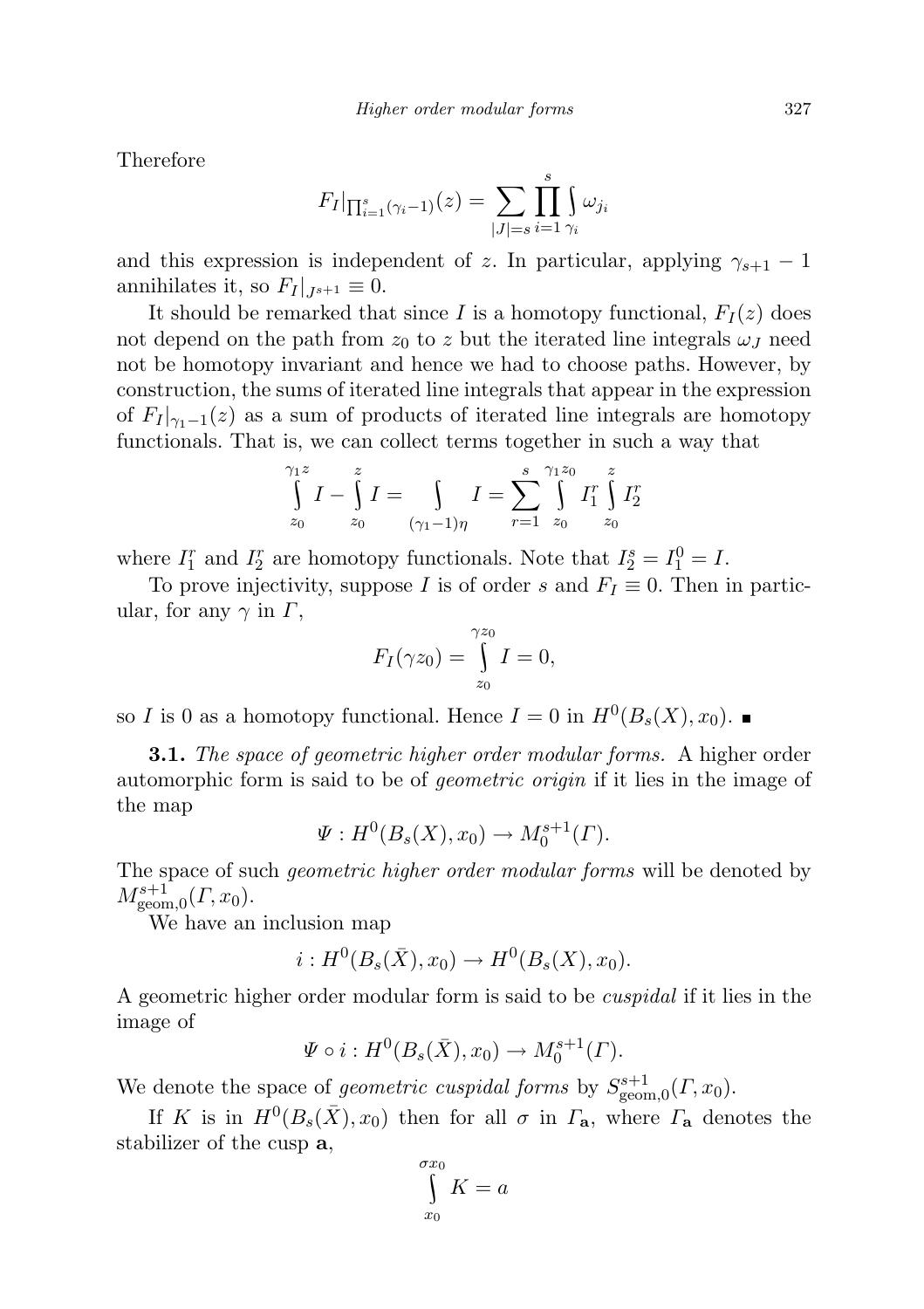where a is a constant. This is because  $K = I + a$ , where I is in  $H^0(\bar{B}(\bar{X}), x_0)$ and a is a constant, and

$$
\int\limits_{x_0}^{\sigma x_0} I = 0
$$

as the loop  $\{x_0, \sigma x_0\}$  on X is homotopic to the constant path on X.

A consequence of this is the following lemma, which we will have occasion to use later.

#### LEMMA 3.2. For K in  $H^0(B_s(\bar{X}), x_0)$  we have σz  $z_0$  $K - \int_0^z$  $z_0$  $K=0$

for all parabolic  $\sigma \in \Gamma_a$  and all cusps **a**. In particular, for a geometric higher order cusp form f we have

$$
f|_{\sigma-1}\equiv 0
$$

for all parabolic  $\sigma \in \Gamma_a$  and all cusps **a**.

*Proof.* Any K in  $H^0(B_s(\bar{X}), x_0)$  is of the form  $I+a$ , where a is a constant and I is in  $H^0(\bar{B}(\bar{X}), x_0)$ . Hence

$$
\int_{z_0}^{\sigma z} K - \int_{z_0}^{z} K = \left( a + \int_{z_0}^{\sigma z} I \right) - \left( a + \int_{z_0}^{z} I \right) = \int_{z_0}^{\sigma z} I - \int_{z_0}^{z} I.
$$

From Proposition 2.1 we have

$$
\int_{z_0}^{\sigma z} I = \int_{z_0}^{z} I + \int_{z}^{\sigma z} I + \sum_{r=1}^{s-1} \int_{z_0}^{z} I'_r \int_{z}^{\sigma z} I''_r,
$$

where  $I'_r$  and  $I''_r$  are certain iterated integrals which are homotopy functionals but of order between 1 and  $s - 1$ . This calculation concerns forms on  $\bar{X}$ , so I,  $I'_r$  and  $I''_r$  are all in  $H^0(\bar{B}_s(\bar{X}), \pi(z))$ . Explicitly, this expansion comes from a repeated application of Proposition 2.1—so the forms which constitute the  $I'_r$ s, and  $I''_r$ s are the forms which constitute  $I$ , and  $I$  is made up of forms on  $\overline{X}$ . Hence all the iterated integrals are in  $\overline{B}_s(\overline{X})$ . Since we also know they are homotopy invariant, they are in  $H^0(\bar{B}_s(\bar{X}), \pi(z))$ .

Since  $\sigma \in \Gamma_{\mathbf{a}}$  one has

$$
\int_{z}^{\sigma z} I = 0 \quad \text{and} \quad \int_{z}^{\sigma z} I''_{r} = 0,
$$

most of the terms vanish and

$$
\int_{z_0}^{\sigma z} I = \int_{z_0}^{z} I.
$$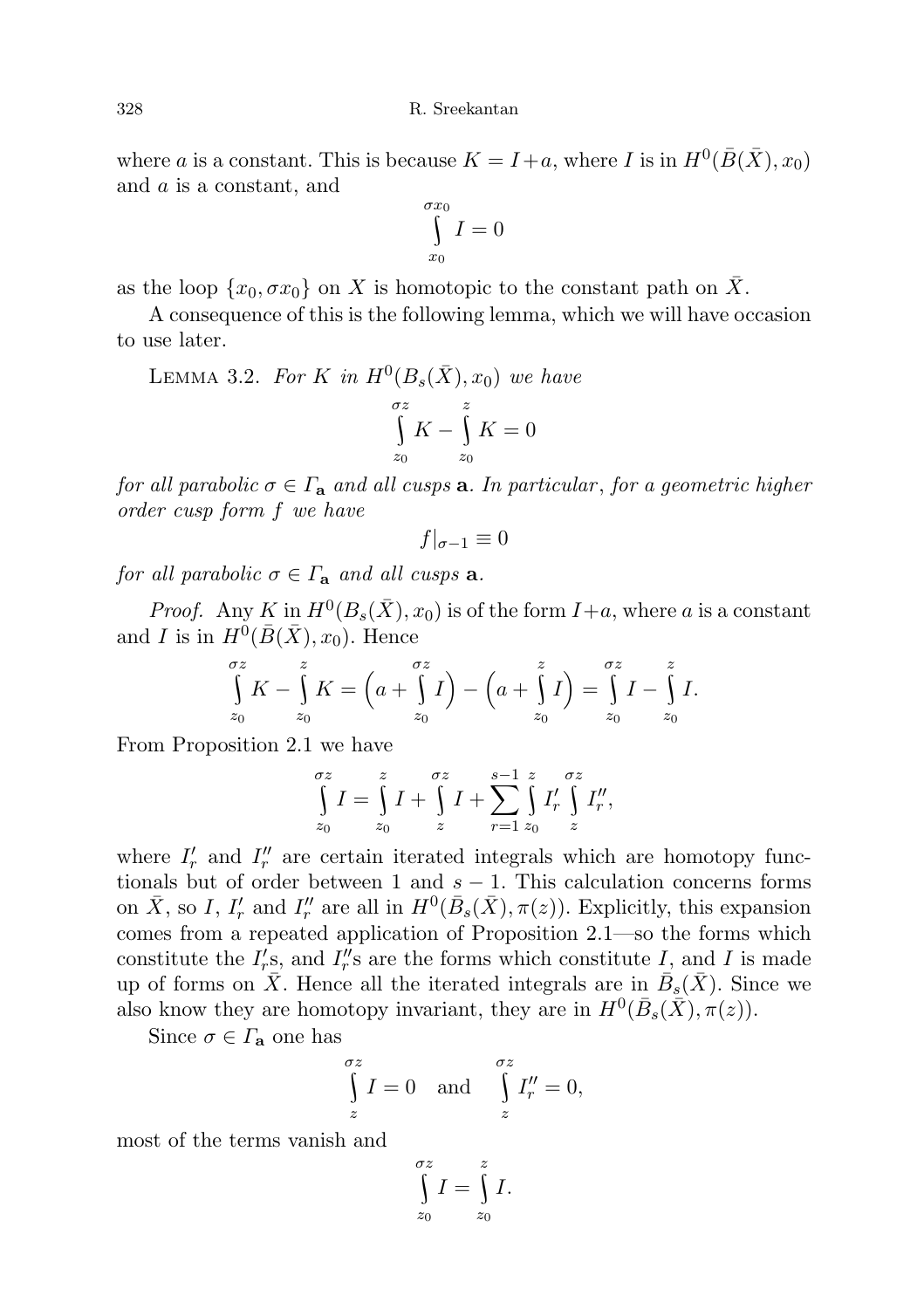A geometric cusp form is of the form  $f(z) = \int_{z_0}^{z} K$  for some K in  $H^0(B_s(\bar{X}), x_0)$  for some s. Hence for all z,

$$
f|_{\sigma-1}(z) = \int_{z_0}^{\sigma z} K - \int_{z_0}^{z} K = 0.
$$

From the work of Chen [Che71] there is an isomorphism

$$
H^0(B_s(\mathcal{A}^\bullet(X)), x_0) \to \text{Hom}(\mathbb{Q}[\pi_1(X, x_0)]/J^{s+1}, \mathbb{C})
$$

and an isomorphism

$$
H^0(\bar{B}_s(\mathcal{A}^\bullet(X)), x_0) \to \text{Hom}(J/J^{s+1}, \mathbb{C})
$$

where  $\mathcal{A}^{\bullet}$  is any complex quasi-isomorphic to the de Rham complex  $E^{\bullet}$ . Hence we can relate these spaces of modular forms to quotients of the group ring of the fundamental group of  $X$ . This motivates the phrase "geometric origin". Special cases of such forms were considered in [DS06b].

The second graded piece of  $H^0(\bar{B}_s(X), x_0)$  is isomorphic to the first cohomology group of the modular curve  $X$ :

$$
Hom(J/J^2, \mathbb{C}) \simeq H^1(X, \mathbb{C}),
$$

and this corresponds to the fact that the space of classical modular forms of weight 2 is isomorphic to the space of second order modular forms of weight 0 via the map  $f \mapsto F(z) = \int_{z_0}^{z} f(t) dt$ . Similarly, the classical cusp forms of weight 2 correspond to cusp forms of weight 0 and exact order 2 via the same map—though in that case  $\tilde{J}$  is the augmentation ideal of  $\pi_1(\bar{X}, x_0)$ .

More generally, one can consider the completion of the group ring with respect to the augmentation ideal

$$
\hat{\mathbb{Q}}[\pi(X, x_0)] = \varprojlim_s \mathbb{Q}[\pi(X, x_0)]/J^s.
$$

This is called the *Mal'tsev completion* of the group ring. The space of all modular forms of weight 0 and geometric origin can be interpreted as the dual of this space.

**3.2.** Hodge structures. Hain (and independently, Morgan) showed that the quotients of the group ring with respect to powers of the augmentation ideal J have a mixed Hodge structure.

PROPOSITION 3.3 (Hain and Morgan, [Hai87]). If X is an algebraic variety over  $\mathbb C$  and  $x_0$  is a point on X, then there is a mixed Hodge structure on the space

$$
H^{0}(B_{s}(X), x_{0}) = \text{Hom}(\mathbb{Q}[\pi_{1}(X, x_{0})]/J^{s+1}, \mathbb{C})
$$

which is natural with respect to morphisms of pointed varieties. Further, if X is smooth and projective, then the length and weight filtrations coincide.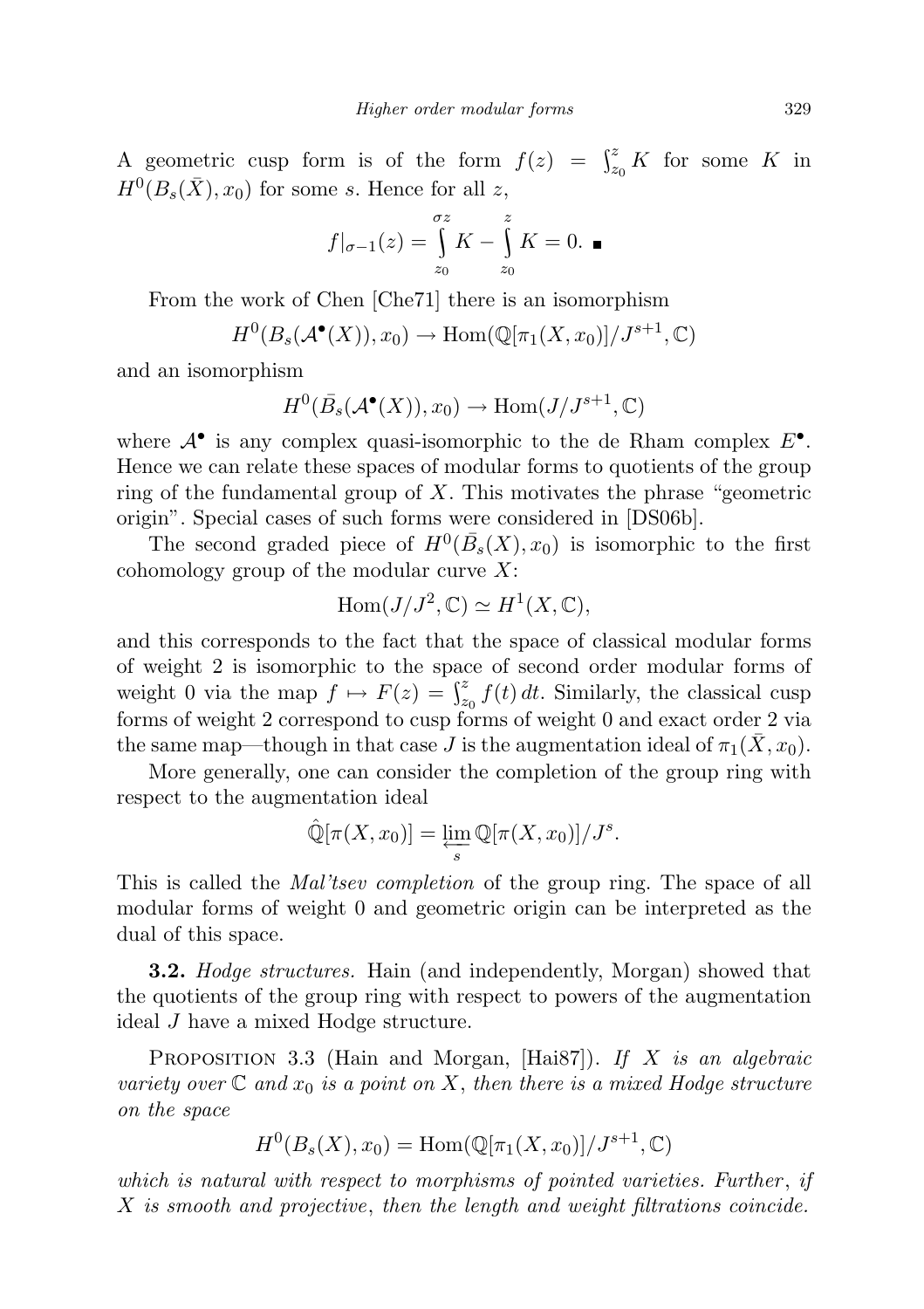In particular, this holds for the algebraic curves  $X = \Gamma \setminus \mathfrak{H}$  and their compactifications  $X$ . Hence the spaces of geometric higher order modular forms  $M_{\text{geom},0}^{s+1}(\Gamma,x_0)$  and cusp forms  $S_{\text{geom},0}^{s+1}(\Gamma,x_0)$  also inherit mixed Hodge structures.

A rough outline of how the Hodge structure is obtained is as follows, at least when  $X$  is a smooth curve as in our case. Essentially the same procedure works for a smooth quasi-projective variety. We follow Hain [Hai87]. Let X denote the smooth compactification as above and  $D = X - X$ . Let  $E^{\bullet}(X \log D)$  denote the log-complex of smooth forms with log singularities. This complex is quasi-isomorphic to the de Rham complex  $E_{\mathbb{C}}^{\bullet}(X)$ , hence the result of Chen [Che71] implies that all homotopy functionals can be obtained by iterated integrals of such forms. So it suffices to use such forms to define the Hodge structure.

One first defines the Hodge structure on the log-complex as follows:

$$
F^{p}E^{\bullet}(X \log D) = \{\text{forms with } \ge p \text{ differentials } dz'\},
$$
  

$$
W_{l}E^{\bullet}(X \log D) = \left\{\text{forms with } \le l \text{ quotients } \frac{dz'}{z}\right\},
$$

and Deligne [Del71] showed that this induces a Hodge structure on the cohomology of  $X$  by defining the Hodge and weight filtrations to be the image of the cohomology of these filtrations in the cohomology of  $X$ .

Define the filtrations on  $B_s(E^{\bullet}(X \log D))$  as follows:

$$
F^p B_s(E^{\bullet}(X \log D)) = \text{span}\left\{ \int \omega_1 \dots \omega_r \mid \omega_i \in F^{p_i} \text{ and } \sum_{i=1}^r p_i \ge p \right\},\
$$
  

$$
W_l B_s(E^{\bullet}(X \log D)) = \text{span}\left\{ \int \omega_1 \dots \omega_r \mid \omega_i \in W_{l_i} \text{ and } r + \sum_{i=1}^r l_i \le l \right\}.
$$

The Hodge and weight filtrations on  $B_s(E^{\bullet}(X \log D))$  induce filtrations on  $H^0(B_s(E^{\bullet}(X \log D)))$  and these define a mixed Hodge structure. Using the map  $\Psi$  we get a mixed Hodge structure on the space of geometric higher order modular forms of weight 0.

If  $X = \overline{X}$  is a smooth projective curve then the weight filtration on  $E^1(\bar{X})$  is given by

$$
0 = W_{-1} \subset W_0 = E^1(\bar{X}),
$$

hence

$$
W_l B_s(E^{\bullet}(\bar{X})) = \begin{cases} B_l(E^{\bullet}(\bar{X})) & \text{if } l \le s, \\ B_s(E^{\bullet}(\bar{X})) & \text{if } l \ge s. \end{cases}
$$

Therefore

$$
Gr_s^{W\bullet} H^0(B_s(E^{\bullet}(\bar{X})), x_0) = H^0(B_s(E^{\bullet}(\bar{X})), x_0)/H^0(B_{s-1}(E^{\bullet}(\bar{X})), x_0),
$$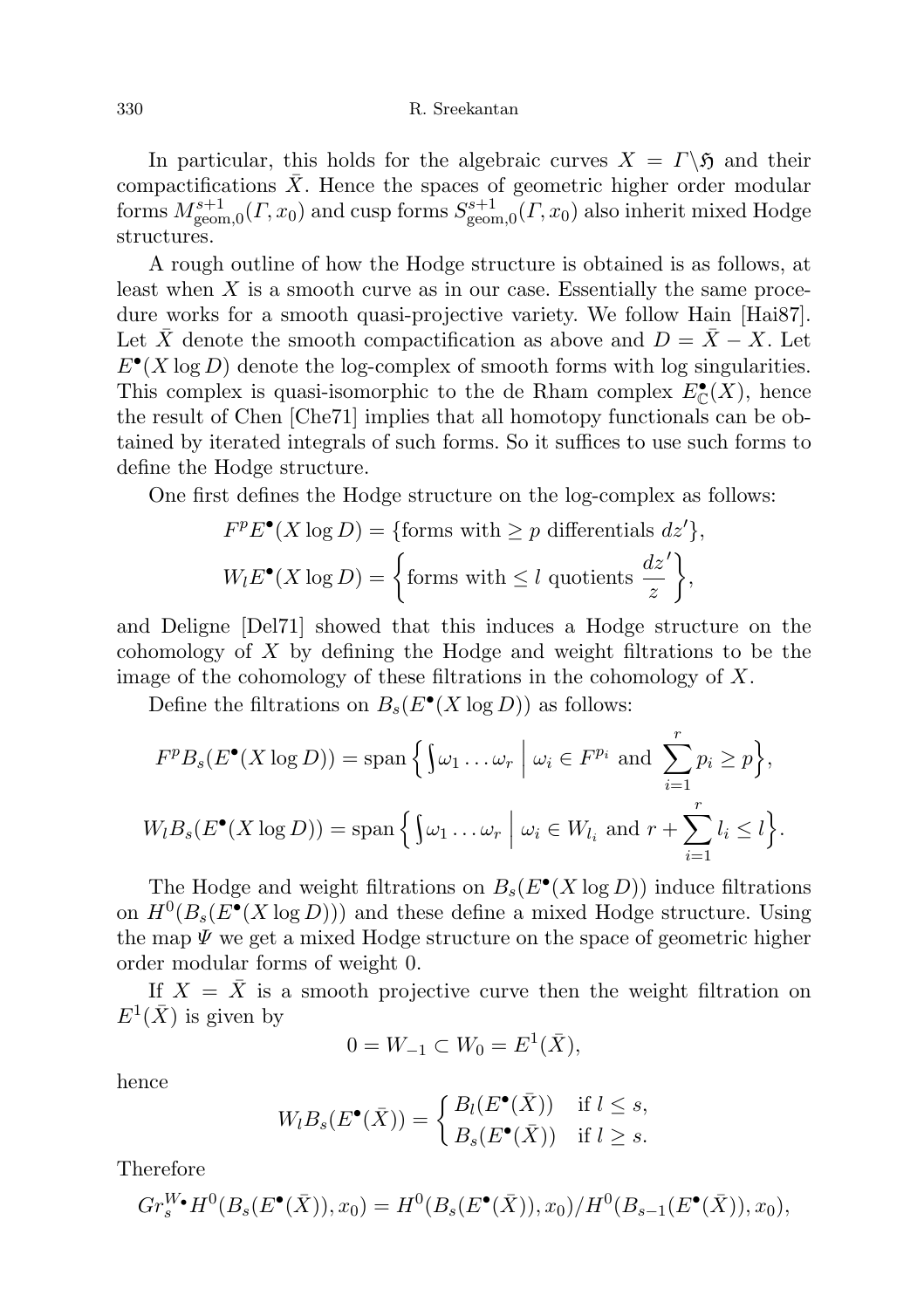so the filtration by length coincides with the weight filtration and the length graded pieces have a pure Hodge structure. Hence the space of geometric cusp forms of exact order s has a pure Hodge structure.

In general that is not true, as for example, if  $X$  is not compact and has more than one cusp,

$$
H^0(B_1(X), x_0)/H^0(B_0(X), x_0) \simeq H^1(X, \mathbb{C})
$$

does not have a pure Hodge structure, since the integral of an Eisenstein series lies in the weight 2 graded part of the weight filtration. So one sees that the space of higher order modular forms of weight 0 and order exactly 2 does not have a pure Hodge structure.

The Hodge structure generalizes the classical Eichler–Shimura Hodge structure on the space of classical modular forms of weight 2 as that can be identified with  $H^0(\bar{B}_1(X), x_0)$ . In this case the Hodge structure does not depend on the choice of  $x_0$ , but in general it does.

REMARK 3.4. More generally, one can construct the motive underlying this Hodge structure as the motive underlying the Hodge structure on the fundamental group is understood. This is described in the paper of Deligne and Goncharov [DG05, Proposition 3.4]. There they show that the Hodge structure on the graded pieces of the group ring of the fundamental group can be realized as the Hodge structure on the relative cohomology groups of pairs  $(X^s, \bigcup_{i=0}^s X_i)$ , where

- $X^s = X \times \cdots \times X$  (s times);
- $X_0$  is the subvariety given by  $t_1 = x_0$ , i.e.  $x_0 \times X^{s-1}$ ;
- $X_i$  is the subvariety given by  $t_i = t_{i+1}$  for  $0 < i < s$ , i.e.  $X^{i-1} \times \Delta \times$  $X^{s-(i+1)}$ , where  $\Delta$  is the diagonal in  $X \times X$  in the *i*th and  $(i + 1)$ st places;
- $X_s$  is given by  $t_s = x_0$ , i.e.  $X^{s-1} \times x_0$ .

We have

$$
H^s\left(X^s/\bigcup_{i=0}^s X_i,\mathbb{C}\right) \simeq \text{Hom}(J/J^{s+1},\mathbb{C}) = H^0(\bar{B}_s(X),x_0)
$$

so precisely we get the space of weight 0 geometric modular forms of order s modulo those of order 0. For example, when  $s = 1$  we have

$$
H^1(X/\{x_0\},\mathbb{C}) \simeq H^1(X,\mathbb{C}) \simeq \text{Hom}(J/J^2,\mathbb{C}).
$$

Hence the motive underlying the Hodge structure on the space of geometric higher order modular forms of weight 0 and order  $s$  and base point  $x_0$  is the motive associated to the pair  $(X^s, \bigcup_{i=0}^s X_i)$ . Namely, to this object one can associate de Rham, étale and Betti realization which are isomorphic when the field of coefficients is large enough.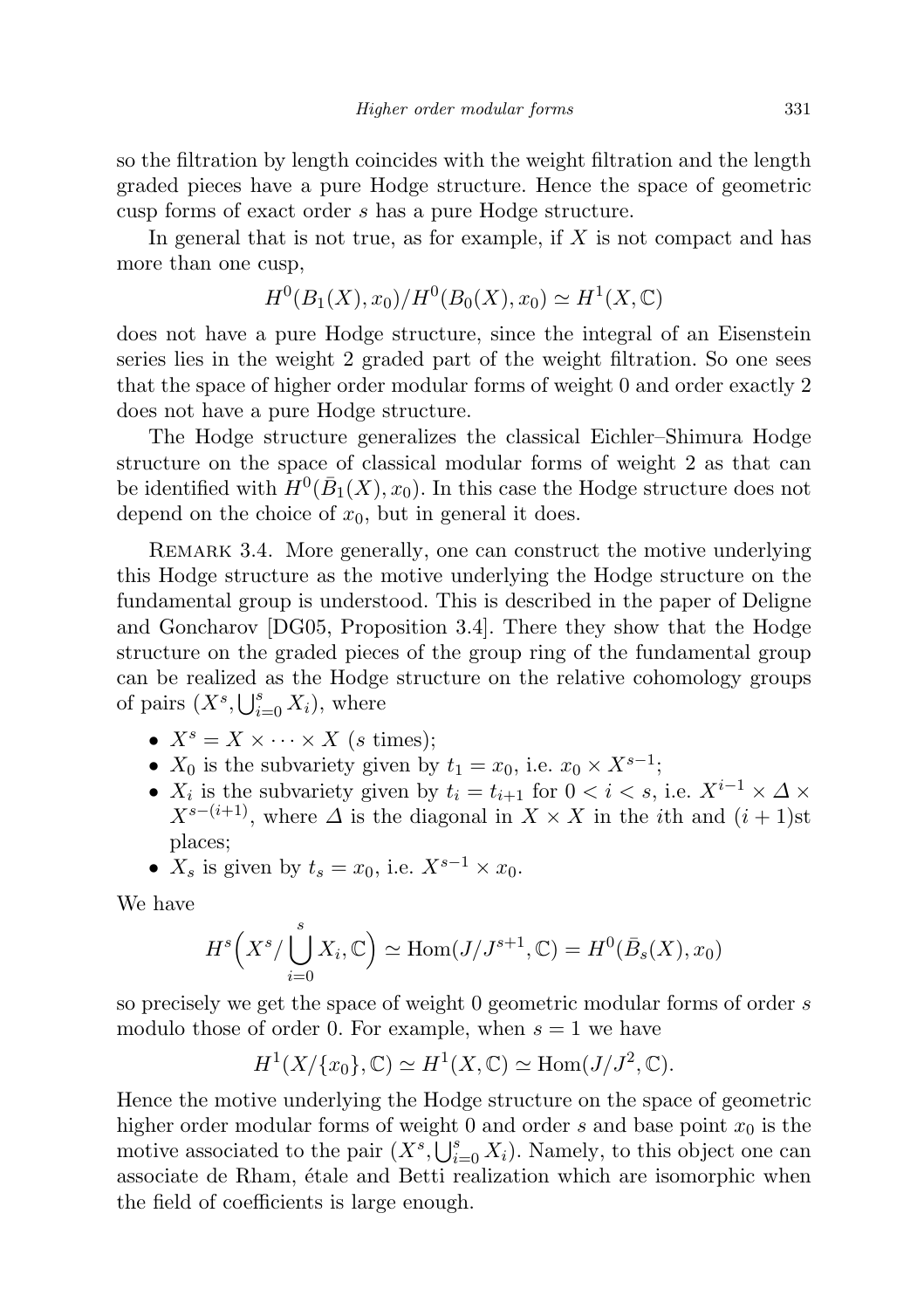REMARK 3.5. Classically, one way of understanding Hecke operators is as follows. The space of classical modular forms of weight  $k$  along with the complex conjugates of the cusp forms is, via the Eichler–Shimura map, identified with the cohomology of a local system on the modular curve, and this imposes a Hodge structure on this space. Hecke operators can then be understood as the morphisms of this Hodge structure induced by certain algebraic correspondences called Hecke correspondences.

One might hope that the same algebraic correspondences would induce morphisms on the Hodge structure of the space of geometric higher order modular forms of weight 0, thus suggesting a way to define Hecke operators on these forms. However, unfortunately they do not, as, for example, they do not preserve base points and the Hodge structure does depend on the base point for  $s > 2$ . Hence one cannot get notions of Hecke eigenfunctions or Hecke eigenspaces using Hecke correspondences and, as things stand, one cannot use this approach to define a motive of a higher order modular form.

## **3.2.1.** Product structure. Let

$$
\hat{M}_{\text{geom},0}(X,x_0) = \varinjlim_s M_{\text{geom},0}^s(X,x_0).
$$

This space has a product structure induced by the product structure of iterated integrals

$$
B_{s_1}(X) \otimes B_{s_2}(X) \to B_{s_1+s_2-1}(X).
$$

Explicitly, this is given by the shuffle product [Hai87, Lemma 2.11].

For example, for two closed 1-forms  $\omega_1$  and  $\omega_2$  with  $F_{\omega_i}(z) = \int_{z_0}^{z} \omega_i$  we have

$$
F_{\omega_1}(z)F_{\omega_2}(z) = F_{\omega_1\omega_2}(z) + F_{\omega_2\omega_1}(z).
$$

4. Higher weights. We now consider the problem of constructing higher weight, higher order forms. Let X and  $x_0$  be as above. We have the following inductive definition for cuspidal higher order forms. A higher order form f is said to be cuspidal if

• 
$$
f|_{\gamma-1}
$$
 is cuspidal;

•  $f|_{\phi-1} \equiv 0$  for all parabolic elements  $\phi$  of  $\Gamma$ , that is,

$$
\phi \in \text{Ker}\{\pi_1(X, x_0) \to \pi_1(\bar{X}, x_0)\};
$$

•  $f$  satisfies a cuspidal growth condition: for all cusps **a** one has  $f|_k(\sigma_{\mathbf{a}})(z) \ll e^{-cy}$  as  $y \to \infty$  uniformly in x for some constant  $c > 0$ , where  $\sigma_{\mathbf{a}}$  is an element of  $SL_2(\mathbb{Z})$  such that

$$
\sigma_{\mathbf{a}}(\infty) = \mathbf{a}.
$$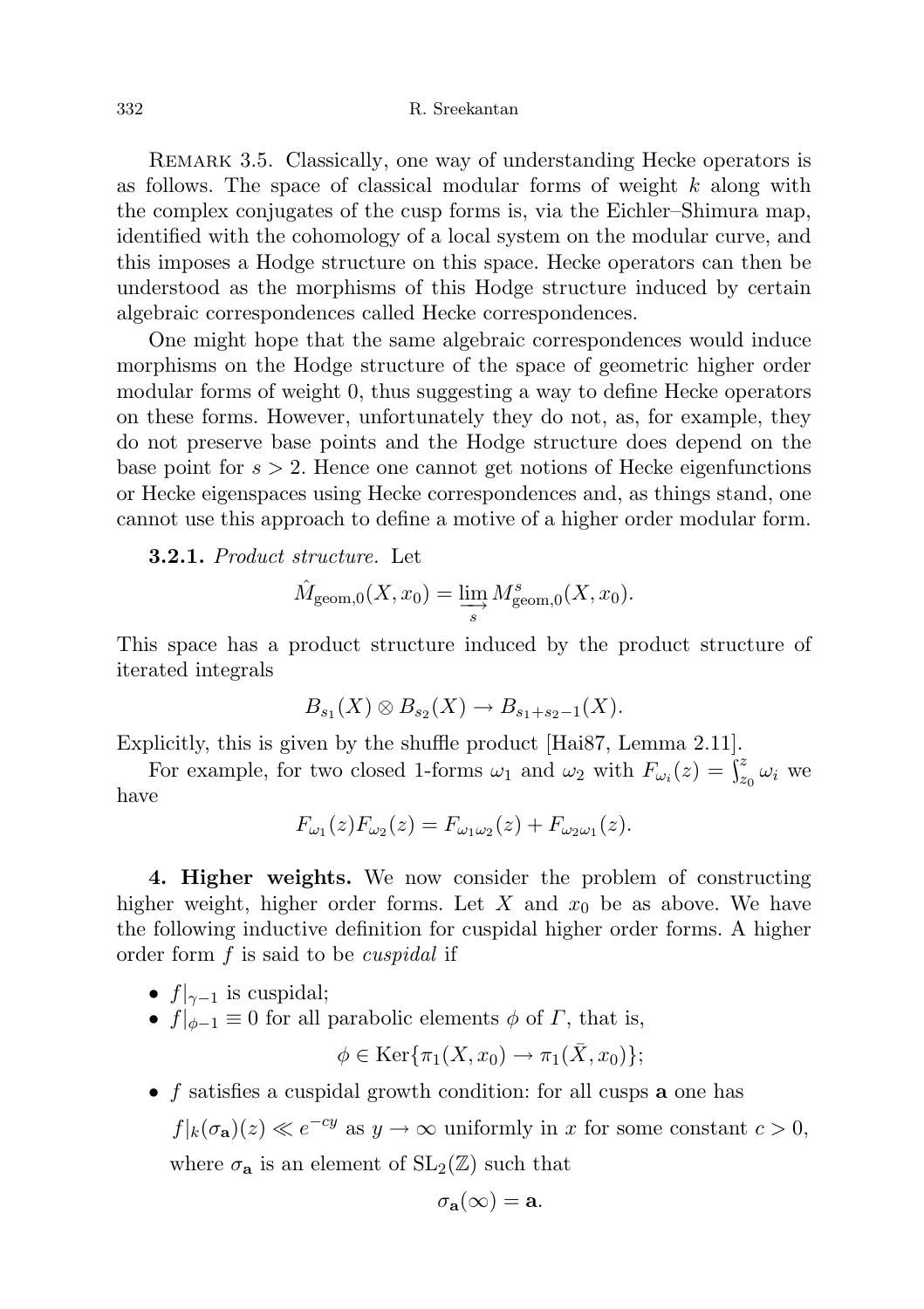A standard way of constructing classical modular forms is by Poincaré series. They are defined as follows. Let **a** be a cusp and  $\sigma_{a}$  as above, so the stabilizer of **a** is  $\Gamma_{\mathbf{a}} = \sigma_{\mathbf{a}} \Gamma_{\infty} \sigma_{\mathbf{a}}^{-1}$ . Let  $m > 0$  be an integer. For  $k > 2$ , the Poincaré series  $P_{m,\mathbf{a}}(z) = P_{m,\mathbf{a},k}(z)$  of weight k is defined as follows:

(3) 
$$
P_{m,\mathbf{a}}(z) = \sum_{\gamma \in \Gamma_{\mathbf{a}} \backslash \Gamma} \frac{e(m\sigma_{\mathbf{a}}^{-1}\gamma z)}{j(\sigma_{\mathbf{a}}^{-1}\gamma, z)^k}
$$

where  $e(z) = \exp(2\pi i z)$ . This is a cusp form. We can also define this when  $m = 0$ , where this then gives the Eisenstein series of weight k corresponding to the cusp **a**. The Poincaré series and Eisenstein series span the space of modular forms for  $\Gamma$  as one varies m and the cusps and in fact, for a fixed cusp, one can get a basis for the cusp forms by varying  $m$  [Sarg0].

We have the following generalization of Poincaré series, called *twisted* Poincaré series, which give rise to higher order forms. For order 2 this is due to Goldfeld and O'Sullivan ([Gol99], [GO03]). In what follows we suppress the weight  $k$  in the notation.

PROPOSITION 4.1. Let  $k > 2$  be an even integer and let I be an element of  $H^0(B_s(\bar{X}), x_0)$  and  $z_0$  a point on  $\mathfrak H$  lying in the fibre over  $x_0$ . Then, for every cusp  $a$  and non-negative integer  $m$ , we get three twisted Poincaré series:

$$
P_{m,\mathbf{a}}^1(z,I) = \sum_{\gamma \in \Gamma_{\mathbf{a}} \backslash \Gamma} \Big( \int_{z_0}^z I \Big) \frac{e(m\sigma_{\mathbf{a}}^{-1}\gamma z)}{j(\sigma_{\mathbf{a}}^{-1}\gamma, z)^k},
$$
  

$$
P_{m,\mathbf{a}}^2(z,I) = \sum_{\gamma \in \Gamma_{\mathbf{a}} \backslash \Gamma} \Big( \int_{z_0}^{\gamma z_0} I \Big) \frac{e(m\sigma_{\mathbf{a}}^{-1}\gamma z)}{j(\sigma_{\mathbf{a}}^{-1}\gamma, z)^k},
$$
  

$$
P_{m,\mathbf{a}}^3(z,I) = \sum_{\gamma \in \Gamma_{\mathbf{a}} \backslash \Gamma} \Big( \int_{z}^{\gamma z} I \Big) \frac{e(m\sigma_{\mathbf{a}}^{-1}\gamma z)}{j(\sigma_{\mathbf{a}}^{-1}\gamma, z)^k}.
$$

All of these are weight k, order  $s+1$  modular forms and when  $m>0$  they are cusp forms.

Further, there are relations between these modular forms coming from the fact that the integral of I over the path  $\{z_0, \gamma z_0\}$  can be expressed, using Proposition 2.1, as a sum of products of integrals over  $\{z_0, z\}$ ,  $\{z, \gamma z\}$  and  $\{\gamma z, \gamma z_0\}$ , where  $\{z_0, z_1\}$  denotes a path from  $z_0$  to  $z_1$  in  $\mathfrak{H}$ :

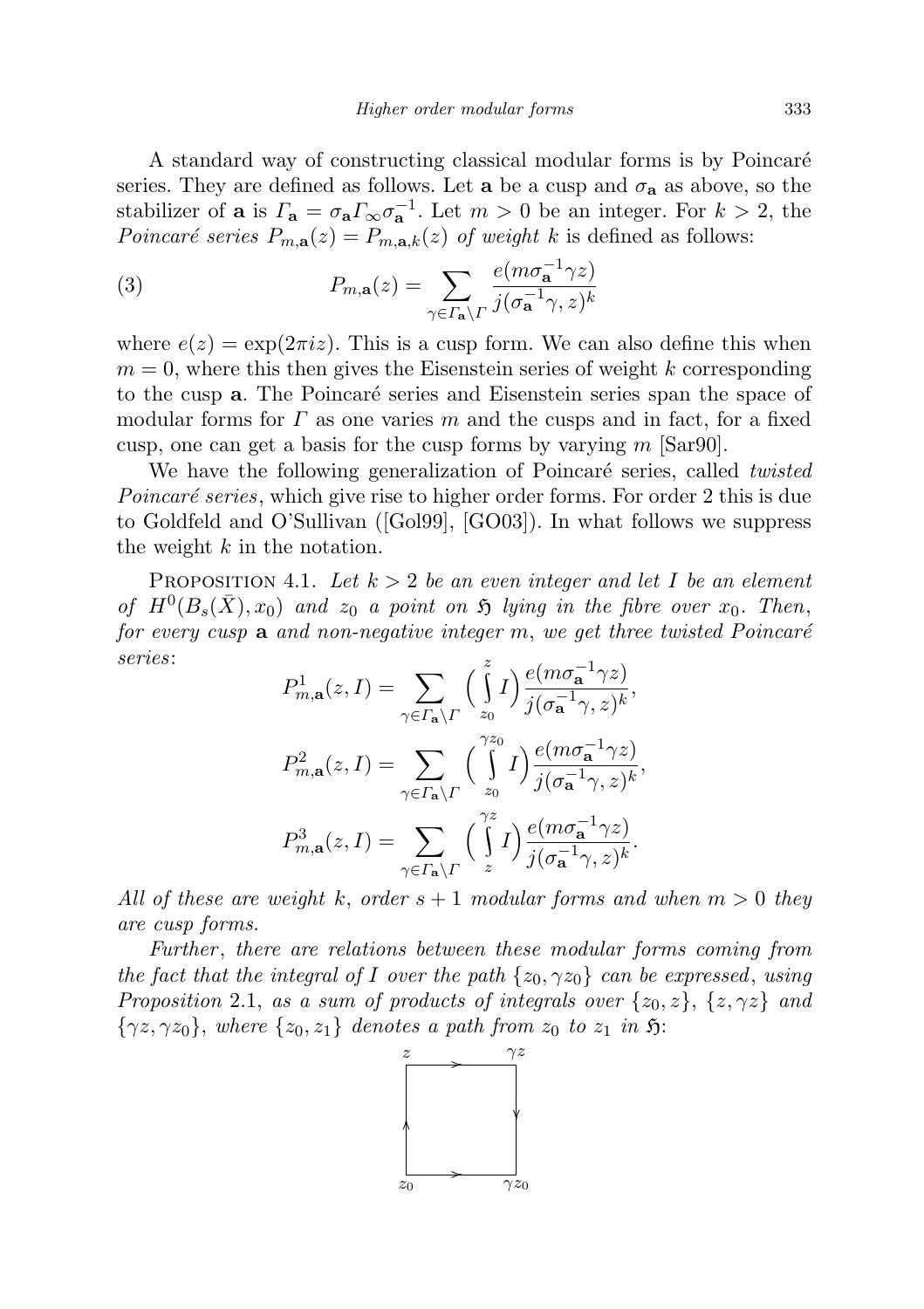*Proof.* We first show that the summand is well defined. For  $P<sup>1</sup>$  there is no question. The arguments for  $P^2$  and  $P^3$  are similar and we have the following argument which we give for  $P^2$ .

It suffices to show that the term  $\int_{z_0}^{\gamma z_0} I$  is well defined on  $\Gamma_{\mathbf{a}} \backslash \Gamma$ . Let  $\sigma \in \Gamma_{\mathbf{a}}$ and  $\gamma \in \Gamma$ . Since I is in  $H^0(B_s(\bar{X}), x_0)$  and  $\sigma \in \Gamma_a$ , from Lemma 3.2, we have

$$
\int_{z_0}^{\sigma z} I - \int_{z_0}^{z} I = 0.
$$

In particular, if  $z = \gamma z_0$  we have

$$
\int_{z_0}^{\sigma \gamma z_0} I - \int_{z_0}^{\gamma z_0} I = 0.
$$

Hence the summand  $\int_{z_0}^{\gamma z_0} I$  is well defined on  $\Gamma_{\mathbf{a}} \backslash \Gamma$ .

We now have a lemma regarding convergence.

LEMMA 4.2. The series  $P^i(z, I)$  converge for  $k > 2$ .

*Proof.* For  $i = 1$ , the series  $P^1$  is simply a product of the classical Poincaré series and  $\int_{z_0}^{z} I$ , both of which converge for  $k > 2$ .

For  $P^3(z, I)$  the argument is similar to the case of  $I = f$  in [DO06]. We can assume I is in  $H^0(\bar{B}_s(\bar{X}), x_0)$  since an element of  $H^0(B_s(\bar{X}), x_0)$ differs from such an  $I$  by a constant, and in the twisted Poincaré series this amounts to adding a constant multiple of a classical Poincaré series.

We use the estimate [DKMO06, Lemma 3]: for a classical cusp form f of weight 2, and any cusp a,

$$
\int_{z_0}^{z} f(w) \, dw \ll |\log(\text{Im}(\sigma_{\mathbf{a}} z))| + 1.
$$

To simplify exposition, we use the notation  $y_{a}(z)$  for  $\text{Im}(\sigma_{a}(z))$ . Using the above estimate repeatedly, we deduce that for an iterated integral I of length  $r$ ,

(4) 
$$
\int_{z_0}^{z} I \ll \frac{|\log^r(y_{\mathbf{a}}(z))|}{r!} + \frac{|\log^{r-1}(y_{\mathbf{a}}(z))|}{(r-1)!} + \cdots + 1.
$$

Observe that

(5) 
$$
\frac{|\log^r(y_{\mathbf{a}}(z))|}{r!} + \frac{|\log^{r-1}(y_{\mathbf{a}}(z))|}{(r-1)!} + \dots + 1 < \exp(|\log(y_{\mathbf{a}}(z))|)
$$

$$
< y_{\mathbf{a}}(z) + y_{\mathbf{a}}(z)^{-1}
$$

as  $\exp(|\log(x)|) = x$  or  $x^{-1}$ . Replacing  $y_{\mathbf{a}}(z)$  by  $y_{\mathbf{a}}(z)^{\epsilon}$ , we have, for  $0 < \epsilon < 1$ ,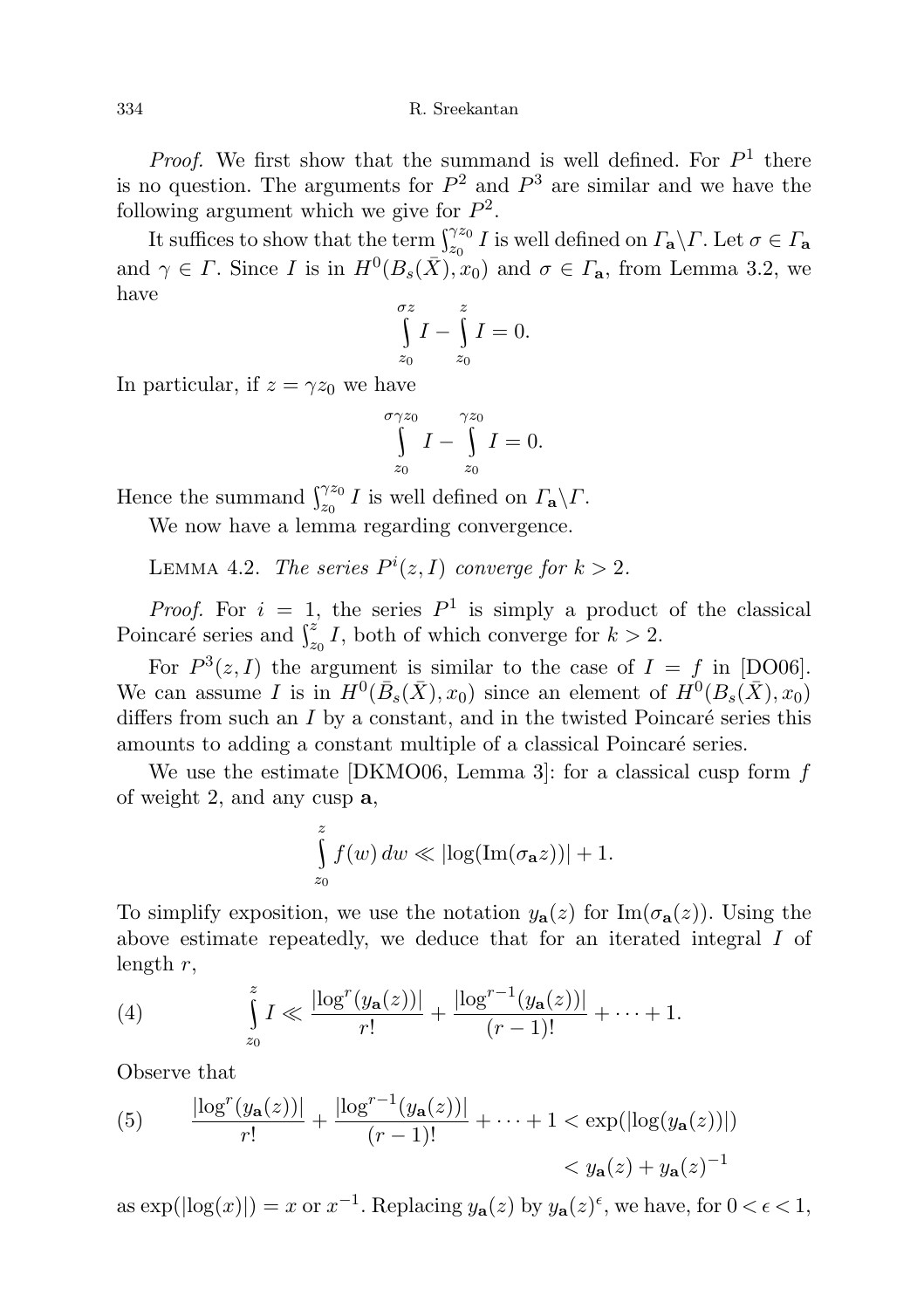using the fact that  $\epsilon^r < \epsilon$ ,

(6) 
$$
\int_{z_0}^{z} I \ll \epsilon^{-r} (y_{\mathbf{a}}(z)^{\epsilon} + y_{\mathbf{a}}(z)^{-\epsilon}).
$$

To apply this to the convergence of the twisted Poincaré series we need an estimate for  $\int_{z}^{\gamma z} I$ . We have

(7) 
$$
\int_{z}^{\gamma z} I = \sum_{j=0}^{r} \int_{z}^{z_0} I_j \int_{z_0}^{\gamma z} I'_j
$$

where  $I_j$  and  $I'_j$  are iterated integrals of lengths j and  $r - j$  respectively. From (6) and (7) we have

(8) 
$$
\Big|\int_{z}^{\gamma z} I\Big| \ll \epsilon^{-r} (r+1) (y_{\mathbf{a}}(z)^{\epsilon} + y_{\mathbf{a}}(z)^{-\epsilon}) (y_{\mathbf{a}}(\gamma z)^{\epsilon} + y_{\mathbf{a}}(\gamma z)^{-\epsilon}).
$$

Therefore

$$
P_{\mathbf{a}}^3(z,I) \ll \sum_{\gamma \in \Gamma_{\mathbf{a}} \backslash \Gamma} \frac{(y_{\mathbf{a}}(z)^{\epsilon} + y_{\mathbf{a}}(z)^{-\epsilon})(y_{\mathbf{a}}(\gamma z)^{\epsilon} + y_{\mathbf{a}}(\gamma z)^{-\epsilon})}{j(\gamma,z)^{-k}}.
$$

We have  $y_{a}(\gamma z) = y_{a}(z)/j(\gamma, z)^{2}$ . Replacing  $j(\gamma, z)^{-k}$  by  $(y_{a}(\gamma z)/y_{a}(z))^{k/2}$ in the expression above, we get

$$
P_{\mathbf{a}}^{3}(z, I) \ll y_{\mathbf{a}}(z)^{\epsilon - k/2} \Big( \sum_{\gamma \in \Gamma_{\mathbf{a}} \backslash \Gamma} y_{\mathbf{a}}(\gamma z)^{k/2 + \epsilon} + \sum_{\gamma \in \Gamma_{\mathbf{a}} \backslash \Gamma} y_{\mathbf{a}}(\gamma z)^{k/2 - \epsilon} \Big) + y_{\mathbf{a}}(z)^{-\epsilon - k/2} \Big( \sum_{\gamma \in \Gamma_{\mathbf{a}} \backslash \Gamma} y_{\mathbf{a}}(\gamma z)^{k/2 + \epsilon} + \sum_{\gamma \in \Gamma_{\mathbf{a}} \backslash \Gamma} y_{\mathbf{a}}(\gamma z)^{k/2 - \epsilon} \Big).
$$

The sum

$$
E_{\mathbf{a}}(z,s) = \sum_{\gamma \in \Gamma_{\mathbf{a}} \backslash \Gamma} y_{\mathbf{a}}(\gamma z)^s
$$

is the classical non-holomorphic Eisenstein series for the cusp a and is known to be absolutely convergent in the region  $\text{Re}(s) > 1$ . So as long as  $k/2 - \epsilon > 1$ , that is,  $k > 2$ , our series will converge.

Using the change of basepoint formula,  $P^2(z, I)$  can be expressed as a finite linear combination of terms of the form  $P^1(z, I')P^3(z, I'')$  for some iterated integrals  $I'$  and  $I''$ , so converges in the same region.

It remains to show the invariance property.

LEMMA 4.3. The  $P^i(z, I)$  are higher order modular forms of weight k and order  $s + 1$ .

*Proof.* For  $P^1$  this is immediate from the earlier proposition, as  $\int_{z_0}^z I$  is a weight 0 order  $s + 1$  form, while  $P(z)$  is order 1, weight k, so the product is order  $s + 1$ , weight k. For the second one, let  $P(z, I) = P_{m,\mathbf{a}}^2(z, I)$ . We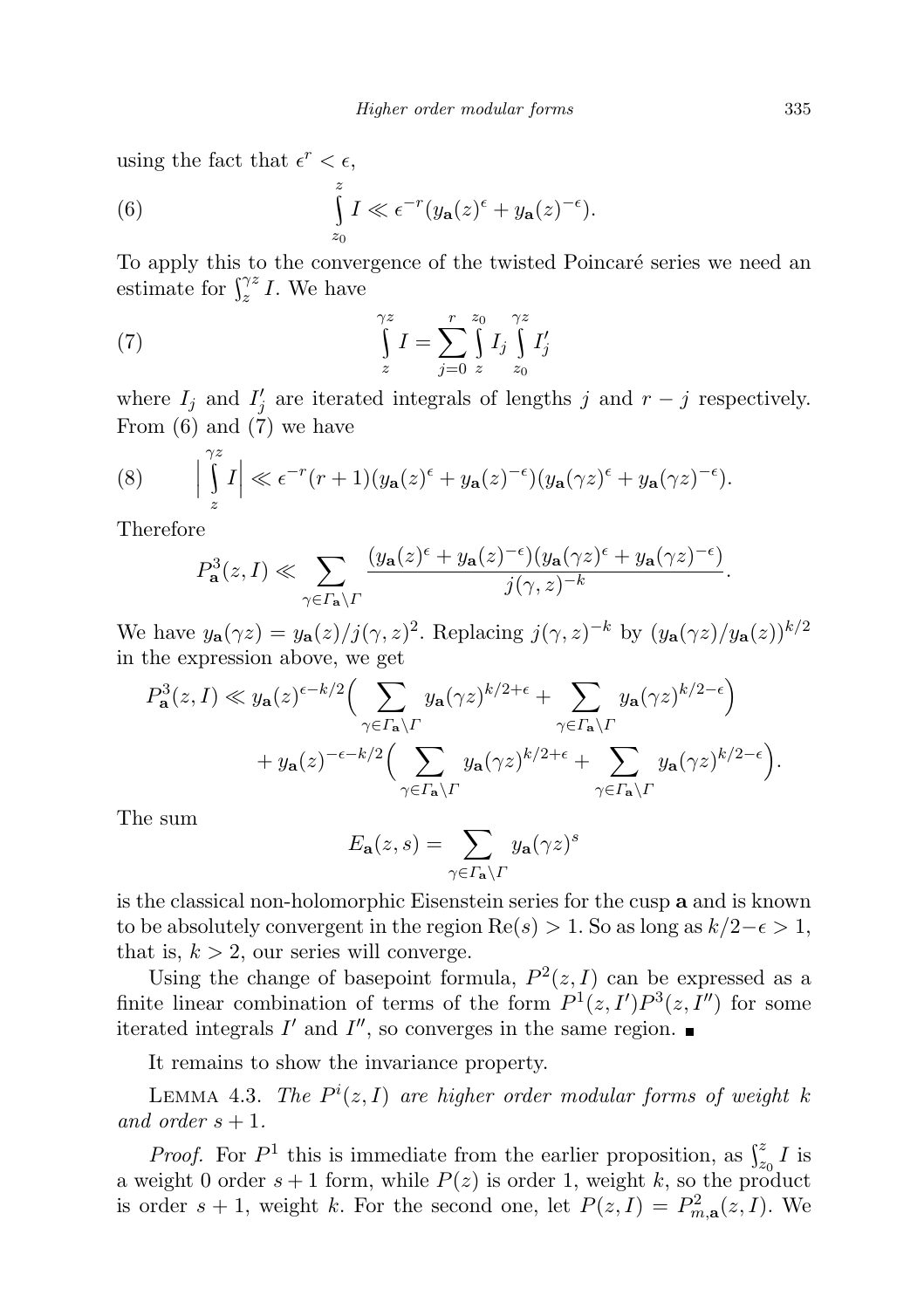will show that  $P(z, I)|_{\beta=1}$  can be expressed as a linear combination of terms of the form  $P(z, I')$  where I' is an iterated integral which is a homotopy functional, but of length strictly less than that of I. The theorem will then follow by induction.

We have

$$
(9) \quad P(\beta z, I)j(\beta, z)^{-k} - P(z, I)
$$
\n
$$
= \sum_{\gamma \in \Gamma_{\mathbf{a}} \backslash \Gamma} \left( \int_{z_0}^{\gamma z_0} I \right) \frac{e(m\sigma_{\mathbf{a}}^{-1}\gamma\beta z)}{j(\sigma_{\mathbf{a}}^{-1}\gamma, \beta z)^k j(\beta, z)^k} - \sum_{\gamma \in \Gamma_{\mathbf{a}} \backslash \Gamma} \left( \int_{z_0}^{\gamma z_0} I \right) \frac{e(m\sigma_{\mathbf{a}}^{-1}\gamma z)}{j(\sigma_{\mathbf{a}}^{-1}\gamma, z)^k}
$$
\n
$$
= \sum_{\gamma \in \Gamma_{\mathbf{a}} \backslash \Gamma} \left( \int_{z_0}^{\gamma z_0} I \right) \frac{e(m\sigma_{\mathbf{a}}^{-1}\gamma\beta z)}{j(\sigma_{\mathbf{a}}^{-1}\gamma\beta, z)^k} - \sum_{\gamma \in \Gamma_{\mathbf{a}} \backslash \Gamma} \left( \int_{z_0}^{\gamma z_0} I \right) \frac{e(m\sigma_{\mathbf{a}}^{-1}\gamma z)}{j(\sigma_{\mathbf{a}}^{-1}\gamma, z)^k}
$$
\n
$$
= \sum_{\gamma \in \Gamma_{\mathbf{a}} \backslash \Gamma} \left( \int_{z_0}^{\gamma \beta^{-1} z_0} I \right) \frac{e(m\sigma_{\mathbf{a}}^{-1}\gamma z)}{j(\sigma_{\mathbf{a}}^{-1}\gamma, z)^k} - \sum_{\gamma \in \Gamma_{\mathbf{a}} \backslash \Gamma} \left( \int_{z_0}^{\gamma z_0} I \right) \frac{e(m\sigma_{\mathbf{a}}^{-1}\gamma z)}{j(\sigma_{\mathbf{a}}^{-1}\gamma, z)^k}.
$$

We can once more apply Proposition 2.1 with  $\alpha = \{z_0, \gamma z_0\}$  and  $\beta =$  $\{\gamma z_0, \gamma \beta^{-1} z_0\}$ . Since  $\{\gamma z_0, \gamma \beta^{-1} z_0\}$  is homotopic to  $\{z_0, \beta^{-1} z_0\}$  on  $\Gamma \backslash \mathfrak{H}$ , and  $I$  is homotopy invariant, we obtain

(10) 
$$
\int_{z_0}^{\gamma\beta^{-1}z_0} I - \int_{z_0}^{\gamma z_0} I = \int_{z_0}^{\beta^{-1}z_0} I + \sum_{r=1}^{s-1} \int_{z_0}^{\gamma z_0} I_1^r \int_{z_0}^{\beta^{-1}z_0} I_2^r,
$$

where  $I_1^r$  and  $I_2^r$  are sums of iterated line integrals appearing in the proof of Theorem 3.1. They are homotopy functionals by construction.

Combining this with (9) we have

(11) 
$$
P(\beta z, I)j(\beta, z)^{-k} - P(z, I)
$$

$$
= \left(\int_{z_0}^{\beta^{-1}z_0} I\right)P(z) + \sum_{r=1}^{s-1} \left(\int_{z_0}^{\beta^{-1}z_0} I_2^r\right)P(z, I_1^r).
$$

This, by induction on s, is a higher order modular form of weight k and order s. Hence  $P(z, I)$  is a higher order modular form of weight k and order  $s+1$ .

The third type of Poincaré series is a higher order modular form, as the iterated integral can be expressed in terms of the first two and products of lower order integrals using the change of basepoint formula which comes out of Proposition 2.1 and the fact that

$$
\int_{z_0}^{z} I = \int_{\gamma z_0}^{\gamma z} I
$$

for  $\gamma \in \Gamma$ .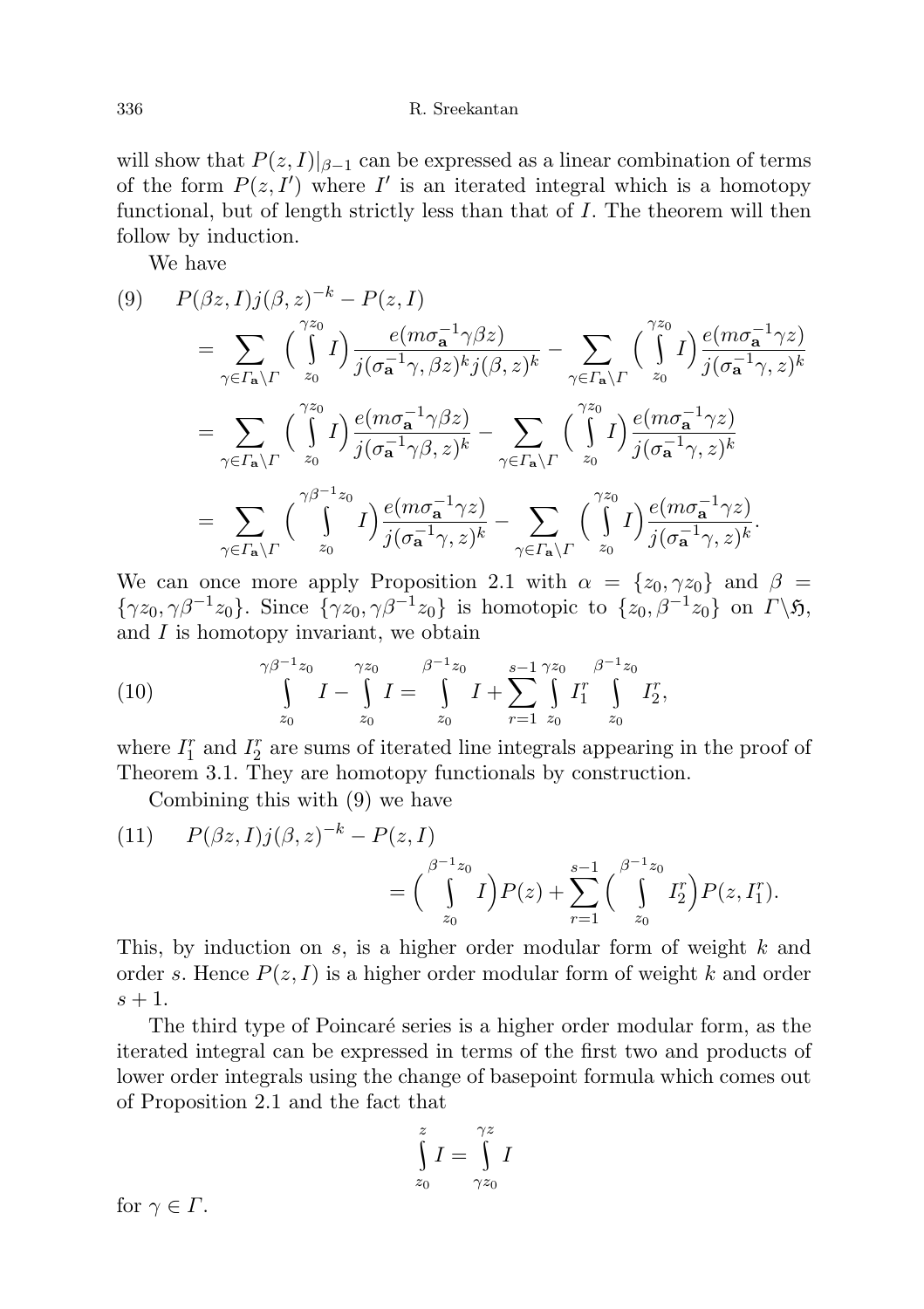To show that  $P_{m,a}(z, I)$  is cuspidal for  $m > 0$ , using (11) we find, by induction, that  $P_{m,a}(z, I)|_{\beta=1}$  is cuspidal. Further, if  $\phi$  is a parabolic element, then  $P_{m,\mathbf{a}}(z,I)|_{\phi=1} = 0$  as  $\int_{z_0}^{\phi z_0} I_2^r = 0$  since all the  $I_2^i$  lie in  $H^0(B_s(\bar{X}, x_0)).$ In fact, this condition is also satisfied for  $m = 0$  when  $s > 0$ .

This completes the proof that the twisted Poincaré series give higher order modular forms.

For example, when  $I = f$ , where f is a weight 2 cusp form, either holomorphic or anti-holomorphic, then  $P^2(z, f) = -P^3(z, f)$  as in this case the integrals do not depend on the base point. In general, however, these forms could be different, but they are related.

In [JO06] certain higher order non-holomorphic Eisenstein series are constructed by twisting Eisenstein series by products of modular symbols. One can also twist non-holomorphic Eisenstein series by iterated integrals to get higher order non-holomorphic Eisenstein series. The ones constructed by Jorgenson and O'Sullivan are then special cases of this construction because the product of modular symbols can be expressed as a sum of iterated integrals via the shuffle product of iterated integrals.

**4.1.** Weight 2. The case of weight 2 modular forms requires a little more delicate handling as the Poincaré series do not converge. An approach to resolving this is to use the ideas of Diamantis and O'Sullivan [DO06]. They overcome this problem by defining it as a function obtained as a special value of the analytic continuation of a certain Poincar´e series with an additional factor which makes it converge.

Precisely, for an integer  $m$  and a cusp  $a$ , define

$$
\mathcal{Z}_{m,\mathbf{a}}(z,s,I) = \sum_{\gamma \in \varGamma_{\mathbf{a}} \backslash \varGamma} \left(\int\limits_{z_0}^{\gamma z_0} I\right) \frac{e(m\sigma_{\mathbf{a}}^{-1}\gamma z) \operatorname{Im}(\sigma_{\mathbf{a}}^{-1}\gamma z)^s}{j(\sigma_{\mathbf{a}}^{-1}\gamma,z)^2}.
$$

As a function of s this has an analytic continuation to the entire complex plane. In particular, one can put  $s = 0$  and the resulting function

$$
P_{m,\mathbf{a}}(z,I) = \mathcal{Z}_{m,\mathbf{a}}(z,0,I)
$$

is a weight 2, order  $s + 1$  modular form. The argument is similar to that of Diamantis and Sim [DS06a]. However, as the details are complicated, we will not deal with this case in the remaining part of our paper.

4.2. Spaces of higher order and higher weight modular forms. In the previous sections we constructed some examples of higher weight, higher order forms. We would like to define the space  $M^{s+1}_{\text{geom},k}(\Gamma,x_0)$  to be the largest space we can get from the constructions above. For that we first define a space of *primitive* forms.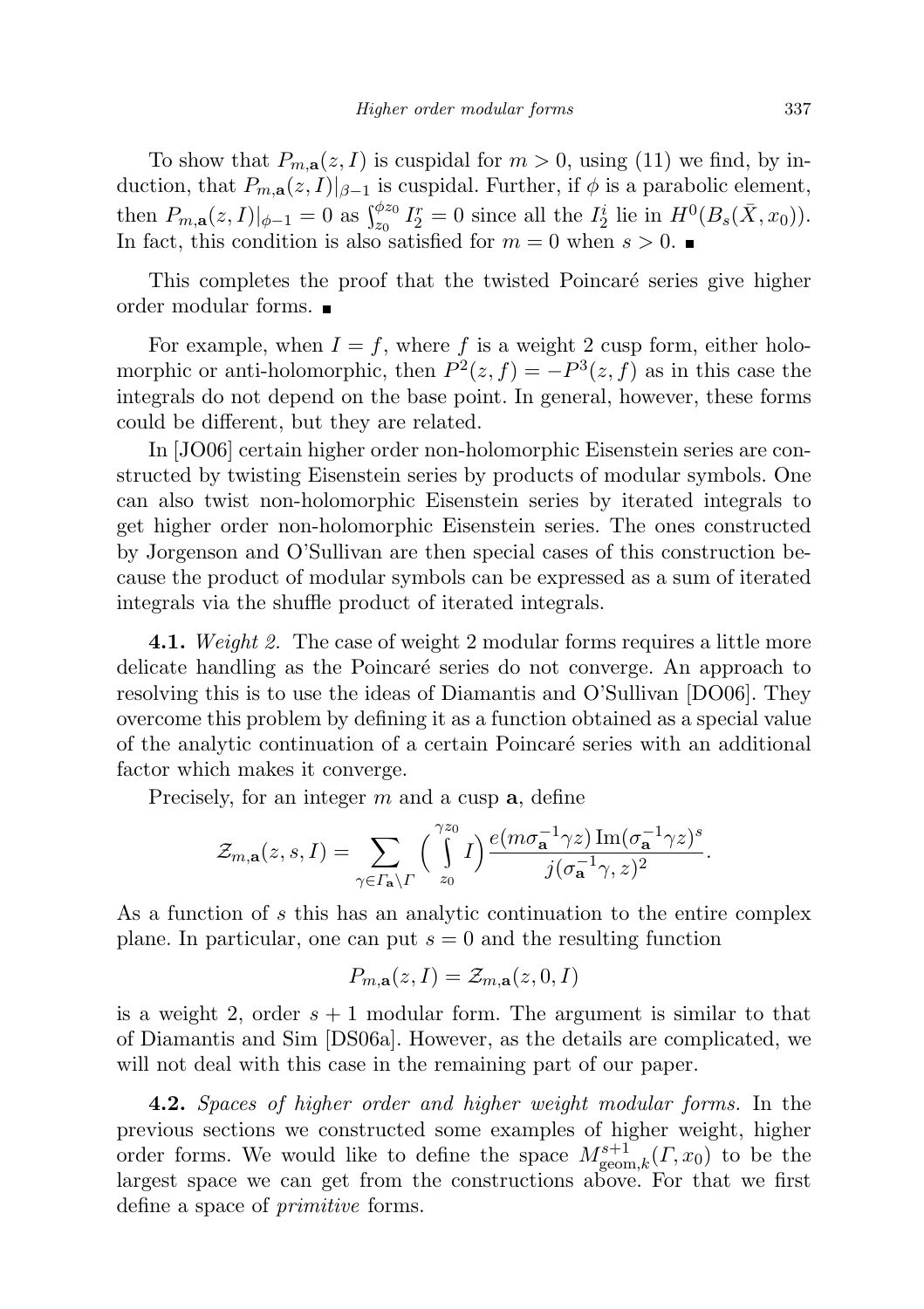The space of *primitive cusp forms*  $SPM_{\text{geom},k}^{s+1}(T, x_0)$  is defined to be the space spanned by the forms  $P_{m,a}(z, I)$  and their complex conjugates over all cusps **a** and all positive integers  $m$ . The space of *primitive modular forms*  $PM_{\text{geom},k}^{s+1}(T,x_0)$  is then the space spanned by  $SPM_{\text{geom},k}^{s+1}$  and the Eisenstein series  $E_{\mathbf{a}}(z, I) = P_{0, \mathbf{a}}(z, I)$  over all cusps **a** where I is in  $H^0(B_s(\bar{X}), z_0)$ . As the space of smooth modular forms of order s and weight  $k$  is finitedimensional, this space is finite-dimensional. In weight 0 all the forms constructed above as anti-derivatives of iterated integrals are said to be *primi*tive.

There is a product structure on the space of modular forms of higher order. This was first introduced by O'Sullivan. If  $F$  is a modular form of weight  $k_1$  and order  $s_1$  and G is a modular form of weight  $k_2$  and order  $s_2$ , then from [CD06], using the Rankin–Cohen bracket for  $N = 0$ , we find that FG is a modular form of weight  $k_1 + k_2$  and order  $s_1 + s_2 - 1$ .

We can see this easily in the weight 0 case: the product of two iterated integrals of orders  $s_1$  and  $s_2$ , which correspond to modular forms of order  $s_i + 1$ , is an iterated integral of order  $s_1 + s_2$  whose anti-derivative is a modular form of order  $s_1 + s_2 + 1 = (s_1 + 1) + (s_2 + 1) - 1$ .

So we finally define the space of geometric higher order modular forms of order s and weight k,  $M_{\text{geom},k}^s(\Gamma,x_0)$ , to be the algebra generated by the primitive forms, and similarly the space of geometric higher order cusp forms  $\mathrm{SM}^s_{\mathrm{geom},k}(\Gamma,x_0)$  to be the subalgebra generated by the primitive cusp forms. A weight  $k$  form, therefore, is a sum of products of lower weight primitive forms. To study this space in more detail we have to include the space of weight 2 higher order forms, which, as mentioned above, requires more delicate handling, so in what follows we will only consider the primitive spaces.

**4.3.** Hodge structures. We can define an ad hoc Hodge structure on the spaces of primitive modular forms,  $\text{PM}_{\text{geom},k}^s$ . The weight and Hodge filtrations are defined as follows. Recall that on  $H^0(B_s(\bar{X}), x_0)$ , the (Hodge) weight filtration and filtration by length coincide. Define

- $W_l P M_{\text{geom},k}^{s+1} = \text{span of } P_{m,\mathbf{a},k}(z, I), \bar{P}_{m,\mathbf{a},k}(z, I) \text{ and } E_{\mathbf{a},k}(z, K) \text{ such}$ that  $I \in W_{l-(k-1)}H^0(B_s(\bar{X}), x_0), m > 0$  and  $K \in W_{l-k}H^0(B_s(\bar{X}), x_0)$ and where all the Poincaré and Eisenstein series are of weight  $k$ .
- $F^p \text{PM}_{\text{geom},k^{s+1}} = \text{span of } P_{m,\mathbf{a},k}(z, I), \overline{P}_{m,\mathbf{a},k}(z, J) \text{ and } \overline{E_{\mathbf{a},k}(z, K)} \text{ such}$ that  $m > 0$ ,  $I \in F^{p-(k-1)}H^0(B_s(\bar{X}), x_0)$ ,  $J \in F^pH^0(B_s(\bar{X}), x_0)$  and  $K \in F^{p-k/2}H^0(B_s(\bar{X}), x_0).$

So, for example, if  $k = 4$ ,  $s = 2$ , the weight filtration on PM<sub>3</sub><sup>3</sup><sub>geom,4</sub> is as follows: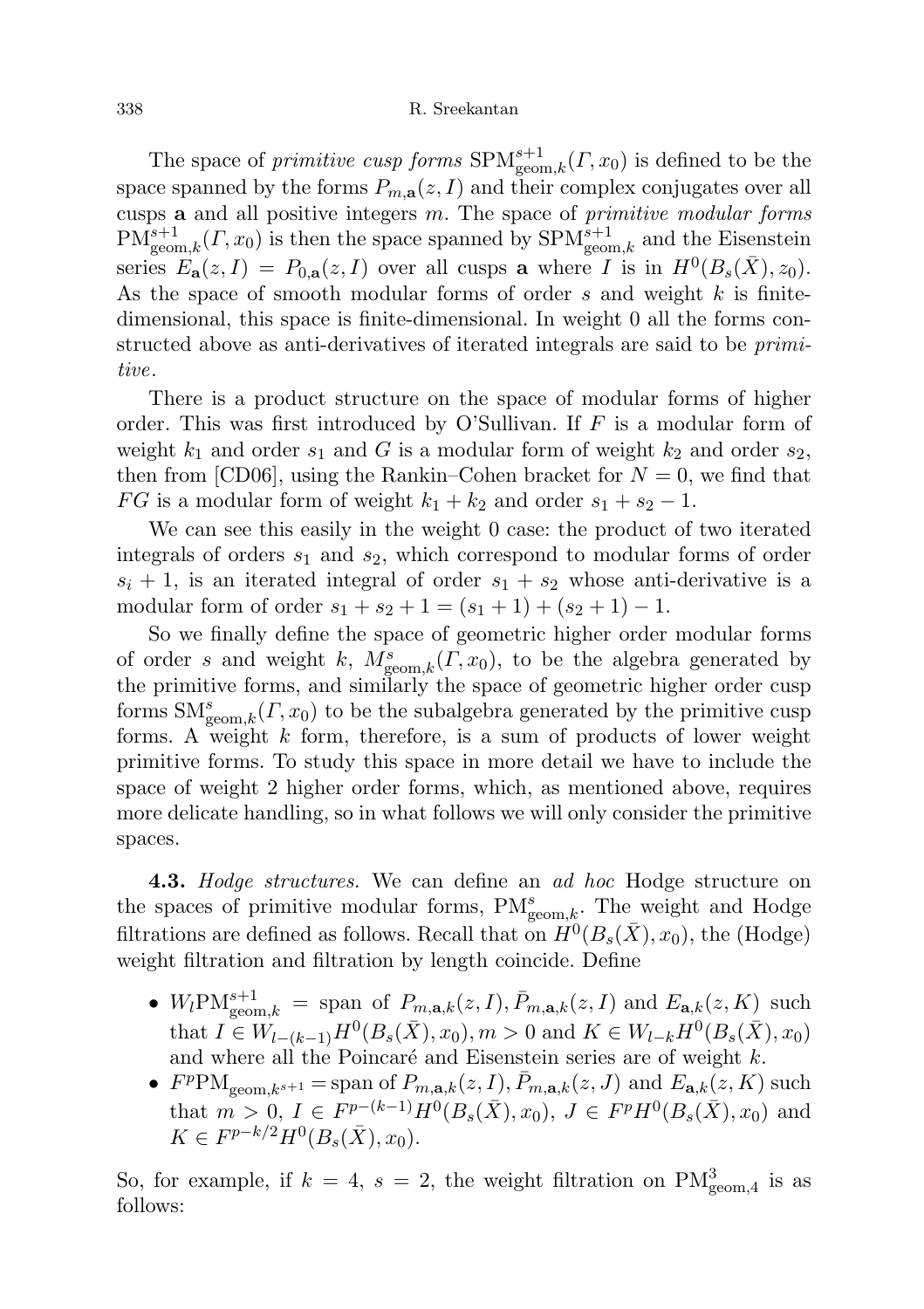- $W_0 = W_1 = W_2 = 0.$
- $W_3$  = span of  $P_{m,a}(z)$  and  $\bar{P}_{m,a}(z)$  = holomorphic and anti-holomorphic cusp forms of weight 4.
- $W_4$  = span of Eisenstein series  $E_a(z)$  of weight 4 and span of  $P_{m,a}(z, I)$ and  $\bar{P}_{m,\mathbf{a}}(z,I)$ , where I is in  $H^0(B_1(\bar{X}), z_0)$ .
- $W_5 =$  span of  $W_4$ ,  $P_{m,\mathbf{a}}(z, I)$ ,  $\bar{P}_{m,\mathbf{a}}(z, I)$  where I is in  $H^0(B_2(\bar{X}), x_0)$ , and  $E_{\mathbf{a}}(z, J)$  where J is in  $H^0(B_1(\bar{X}), z_0)$ .
- $W_6 = \text{PM}_{\text{geom},4}^3 = W_i, i \geq 6 = \text{span of } W_5 \text{ and } E_{\mathbf{a}}(z, J)$  where J is in  $H^0(B_2(\bar{X}), x_0).$

The Hodge filtration is given as follows:

- $F^0 = PM_{\text{geom},4}^3$ .
- $F^1 = \text{span of } \overline{P}_{\mathfrak{m},\mathbf{a}}(z,I) \text{ where } I \in F^1H^0(B_2(\bar{X}),x_0), P_{\mathfrak{m},\mathbf{a}}(z,J) \text{ where}$  $J \in H^0(B_2(\bar{X}), x_0)$ , and  $E_{\mathbf{a}}(z, K)$  where  $K \in H^0(B_2(\bar{X}), x_0)$ .
- $F^2 = \text{span of } \tilde{P}_{m,\mathbf{a}}(z, I) \text{ where } I \in F^2H^0(B_2(\bar{X}), x_0), P_{m,\mathbf{a}}(z, J) \text{ where}$  $J \in H^0(B_2(\bar{X}), x_0)$ , and  $E_{\mathbf{a}}(z, K)$  where  $K \in H^0(B_2(\bar{X}), x_0)$ .
- $F^3$  = span of  $P_{\mathfrak{m},\mathbf{a}}(z,J)$  where  $J \in H^0(B_2(\bar{X}),x_0)$ , and  $E_{\mathbf{a}}(z,K)$ where  $K \in F^1H^0(B_2(\bar{X}), x_0)$ .
- $F^4 = \text{span of } P_{\mathfrak{m},\mathbf{a}}(z,J)$  where  $J \in F^1H^0(B_2(\bar{X}),x_0)$ , and  $E_{\mathbf{a}}(z,K)$ where  $K \in F^2H^0(B_2(\bar{X}), x_0)$ .
- $F^5$  = span of  $P_{\mathfrak{m},\mathbf{a}}(z,J)$  where  $J \in F^2H^0(B_2(\bar{X}),x_0)$ .
- $F^i = 0, i \geq 6.$

We expect that this Hodge structure can be used to define a Hodge structure on the full space of geometric higher order forms using the fact that it is the algebra generated by these forms, but since that requires the weight 2 case as well, we will not consider it here.

At the moment it is not clear whether there is some natural geometric structure underlying this Hodge structure, and so one cannot say anything about naturality or functoriality. However, there is some recent work of Anton Dietmar [Die08] relating higher order forms with Lie algebra cohomology, and one might hope that this Hodge structure is related to a natural Hodge structure on those cohomology groups.

Acknowledgements. I would like to thank Nikolaos Diamantis for careful reading and comments on several earlier versions of this manuscript. I would also like to thank G. V. Ravindra, J. G. Biswas, D. Pancholi and N. Fakhruddin for their comments and help. I would like to thank the Max-Planck Institute in Bonn and the TIFR Centre in Bangalore for their hospitality when this work was done. Finally, I would like to thank the referee for suggesting a considerably simpler argument for the main theorem.